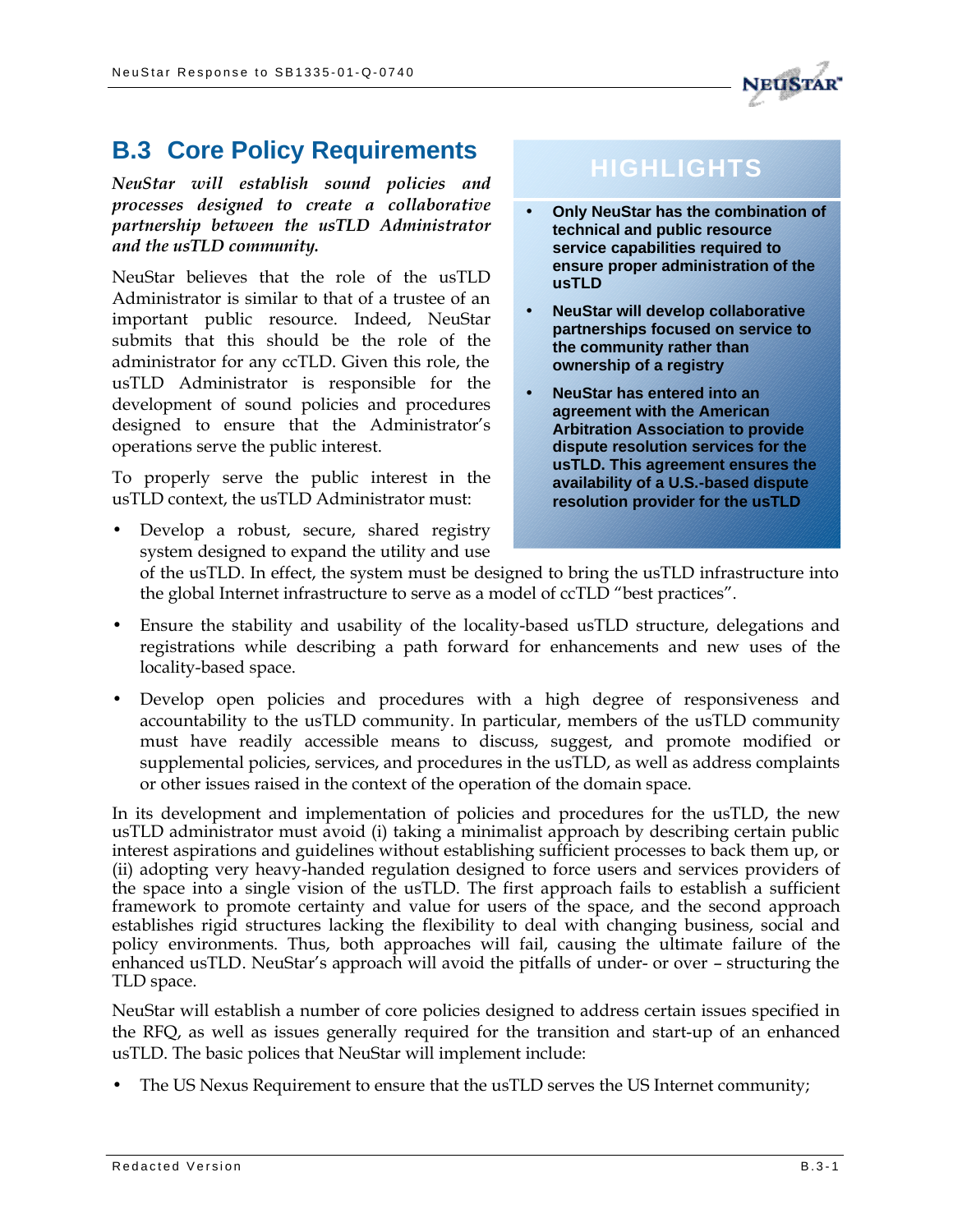

- Adoption of Uniform Dispute Resolution Procedures modeled after ICANN models to address intellectual property protection and similar concerns;
- Adoption of the "Sunrise" policy to allow trademark holders to protect their valuable names;
- Adoption of ICANN and Governmental Advisory Committee policies on open ccTLDs to bring the usTLD into the global ccTLD community;
- Whois policy designed to enhance privacy and accountability in the whois database;
- Review and oversight of the locality-based space within the usTLD;
- Other implementation policies to support the development of the usTLD.

The majority of NeuStar's policy activity will not be prescriptive in nature. Rather, NeuStar submits that the most effective policy structure for the usTLD will be one of collaborative partnership. NeuStar will establish effective and flexible processes responsive to the usTLD community and the public interest. In particular, NeuStar will develop a usTLD Policy Council (Council) as an advisory body for usTLD policy operations. This body will interface with the public and provide an independent forum and mechanism for future development of the usTLD.

Initially, the Council will be responsible for the modernization and enhancement of the localitybased usTLD space. In the future, however, the Council may be called upon to address such issues as new hierarchical space within the TLD to address recognized public needs, the enhancement of privacy protections for domain registrants, or the enforcement of the accreditation agreement with registrars. In any event, the Council will be designed to work effectively with the various usTLD constituencies, federal, state and local governments, and ICANN, to ensure that the usTLD Administrator's role as a trustee is fulfilled.

NeuStar is uniquely qualified to assume the complex policy role needed to properly serve the usTLD community. Indeed, the kinds of goals described are entirely consistent with NeuStar's proven record in its roles as the North American Numbering Plan Administrator and the Local Number Portability Administrator. Much more is needed in the administration of the usTLD than a strong technical solution. Absent the skills developed through the administration of public resources, it is unlikely that an entity will have the expertise to properly manage the usTLD envisioned in the RFQ and the capability to support the principles established for ccTLDs by the Governmental Advisory Committee of ICANN.

As demonstrated through the proposed development of the Council, a key aspect of NeuStar's plan to meet the goals discussed above is its commitment to ensuring that the usTLD Administrator operates as a trusted neutral third-party in the provision of secure, stable and fair administration services for the critical public resource, the usTLD space. As is clearly outlined above, despite the views of many that a ccTLD is simply another commercial venture, the usTLD Administrator cannot act simply as a commercially motivated operator. Therefore, in performing its duties for the usTLD the Administrator must hold itself to a code of conduct exceeding traditional commercial standards.

Access to DNS services is critical to entities wishing to participate in the DNS industry specifically and in Internet business generally. Domain names are the means by which governments, businesses, and consumers gain access to, navigate, and reap the benefits of the worldwide web. These benefits cannot be fully realized, however, unless policies are in place to ensure that DNS resources in the usTLD are administered in a fair, equitable and efficient manner that makes them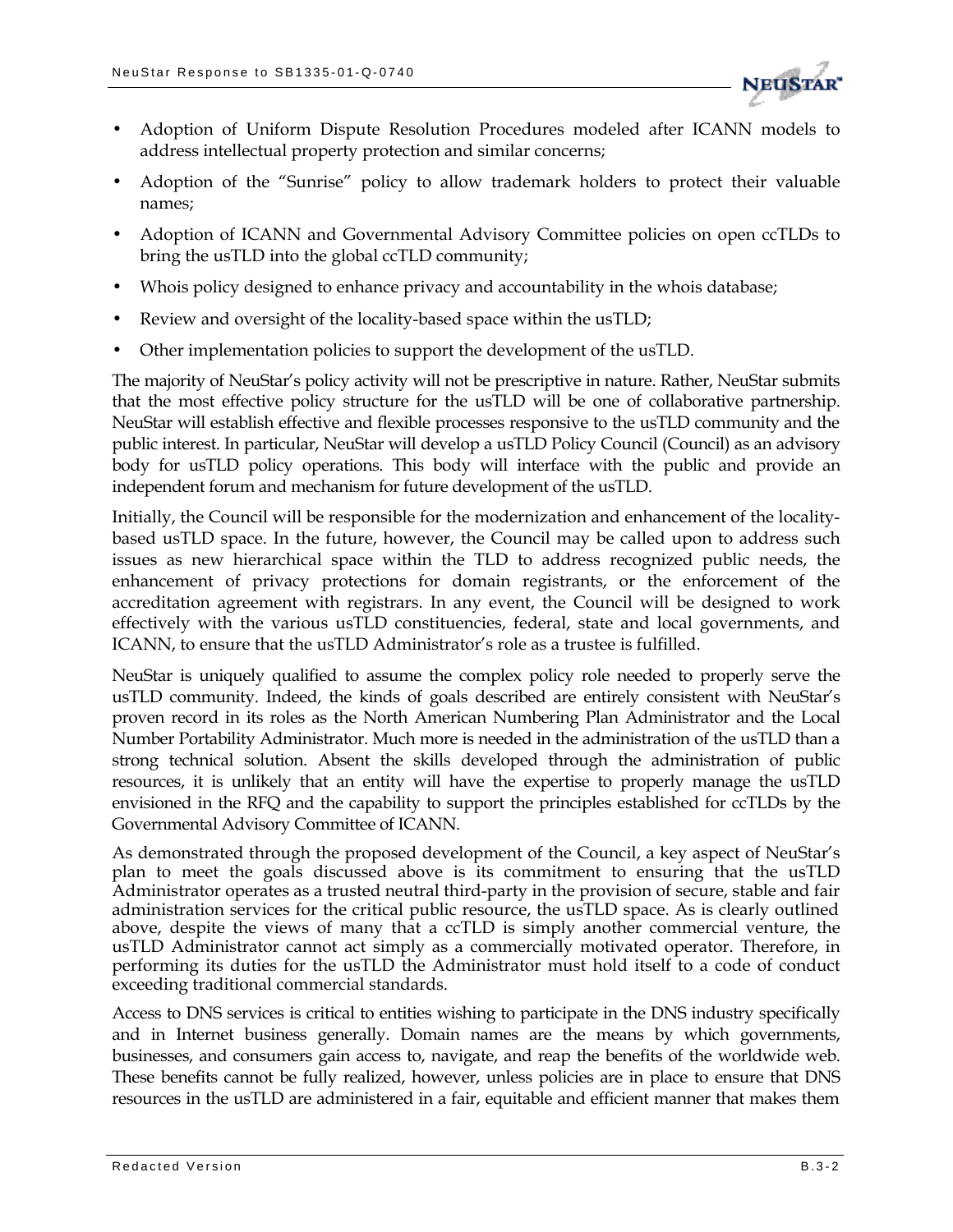

available to all parties desiring to provide DNS services. In order to meet this goal, NeuStar submits that the services of the Administrator must be administered to meet the following objectives:

- Facilitate the provision of Internet services and use of the usTLD by making DNS resources available on an efficient, timely basis to registrars and registrants;
- Not unduly favor or disadvantage any particular industry segment, public organization, government agency, or group of consumers;
- Ensure that interests of all usTLD constituents are considered and addressed fairly and efficiently.

To ensure that NeuStar meets these objectives, it commits to strict adherence to the following usTLD Administrator Code of Conduct:

## **usTLD ADMINISTRATOR CODE OF CONDUCT**

**To ensure the provision of neutral usTLD administrative services, NeuStar will comply with this Code of Conduct.**

- **1. NeuStar will conduct periodic reviews of its policy and operation structures to ensure continuing operation of the usTLD in the public interest.**
- **2. NeuStar will ensure that improvements and enhancements developed for the usTLD will benefit both the expanded and locality-based spaces of the usTLD.**
- **3. NeuStar will not, and will require that its subcontractors do not, directly or indirectly, improperly show preference or provide special consideration to any usTLD Accredited Registrar, Delegated Manager or usTLD user versus any other usTLD Accredited Registrar, Delegated Manager, or usTLD user.**
- **4. All usTLD Accredited Registrars, Delegated Managers, and usTLD users shall have equal access to Administration Services provided by NeuStar.**
- **5. NeuStar will ensure that no user data or proprietary information from any usTLD Accredited Registrar is disclosed to its affiliates, subsidiaries, or other related entities, or to other usTLD Accredited Registrars, except as necessary for usTLD Administrator management and operations.**
- **6. Registry Operator will not disclose Confidential information about its Registry Services to employees of any usTLD Accredited Registrar, Delegated Manager, or usTLD user with the intent of putting them at an advantage in obtaining usTLD Administration Services from NeuStar, except as necessary for usTLD Administrator management and operations.**
- **7. NeuStar will conduct internal neutrality reviews on a regular basis. In addition, NeuStar and DOC may mutually agree on an independent party to conduct a neutrality review of NeuStar, ensuring that NeuStar and its owners comply with all the provisions of this Code of Conduct. The neutrality review may be conducted as often as once per year. NeuStar will provide the analyst with reasonable access to information and records appropriate to complete the review. The results of the review will be provided to DOC and shall be deemed to be confidential and proprietary information of NeuStar and its owners.**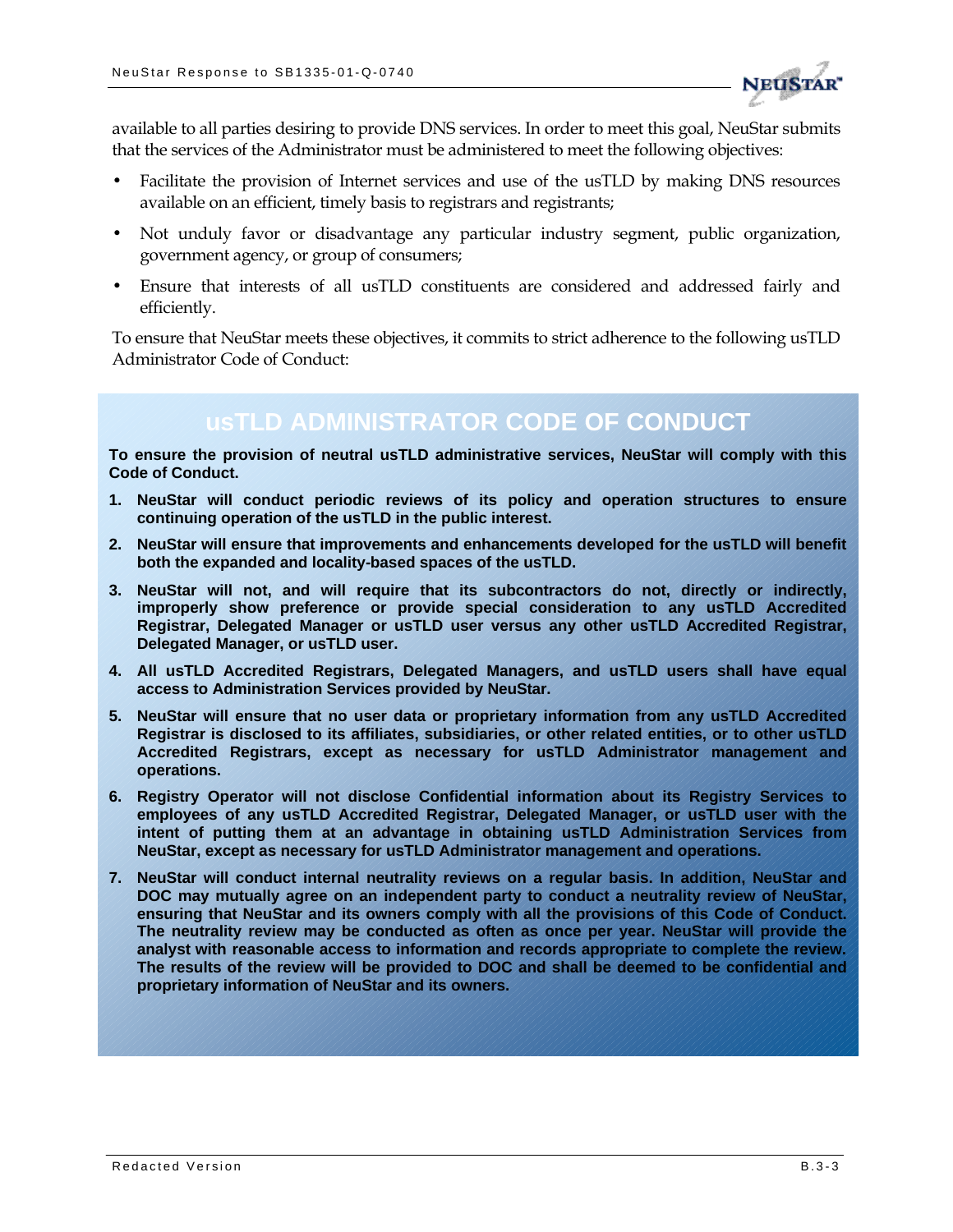

### **B.3.1 US Nexus Requirement Implementation**

#### *As an important public resource, the usTLD must be managed in a manner designed to serve the United States Internet community. Therefore NeuStar will implement a US Nexus Requirement.*

Recognizing that the usTLD is an important public resource that must be managed for the benefit of the United States, its citizens, and its residents, NeuStar will implement, in addition to the requirement set forth in RFC 1480 that usTLD domain name registrations be hosted on computers located within the United States, the following Nexus Requirement in both localitybased usTLD structure and the expanded usTLD space: Registrants in the usTLD must be either:

- 1. A natural person (i) who is a citizen or permanent resident of the United States of America or any of its possessions or territories, or (ii) whose primary place of domicile is in the United States of America or any of its possessions, or
- 2. An entity or organization that is (i) incorporated within one of the fifty (50) U.S. states, the District of Columbia, or any of the United States possessions or territories or (ii) organized or otherwise constituted under the laws of a state of the United States of America, the District of Columbia or any of its possessions or territories, or
- 3. An entity or organization (including a federal, state, or local government of the United States, or a political subdivision thereof) that has a bona fide presence in the United States.

Whether a prospective registrant has a "bona fide presence in the United States" will be determined on a case-by-case basis in light of all relevant facts and circumstances at the time of application for a usTLD domain name. This requirement is intended to ensure that only those individuals or organizations that have a substantive connection to the United States are permitted to register for usTLD domain names.

Factors that should be considered in determining whether an entity or organization has a bona fide presence in the United States shall include, without limitation, whether such prospective usTLD domain name registrant:

- Regularly performs activities within the United States related to the purposes for which the entity or organization is constituted (e.g., selling goods or providing services to customers, conducting regular training activities, attending conferences), provided such activities are not conducted solely or primarily to permit it to register for a usTLD domain name;
- Maintains an office or other facility in the United States for a business, noncommercial, educational, or governmental purpose and not solely or primarily to permit it to register for a usTLD domain name; or
- Derives a material portion of its revenues or net income from sales to purchasers located in the United States.

For purposes of this definition, the terms United States and United States of America shall include all U.S. territories and possessions.

It shall be a continuing requirement that all usTLD domain name registrants maintain the US Nexus Requirement.

The Nexus Requirement will be enforced through an initial screening of the contact information provided by the registrant, as well as a challenge process permitted through the Nexus Dispute Policy discussed below. The screening by NeuStar will verify that selected fields, within the contact information provided, on their face, meet the Nexus Requirement and that the registrant has certified compliance with the requirement, as well as certified that the nameservers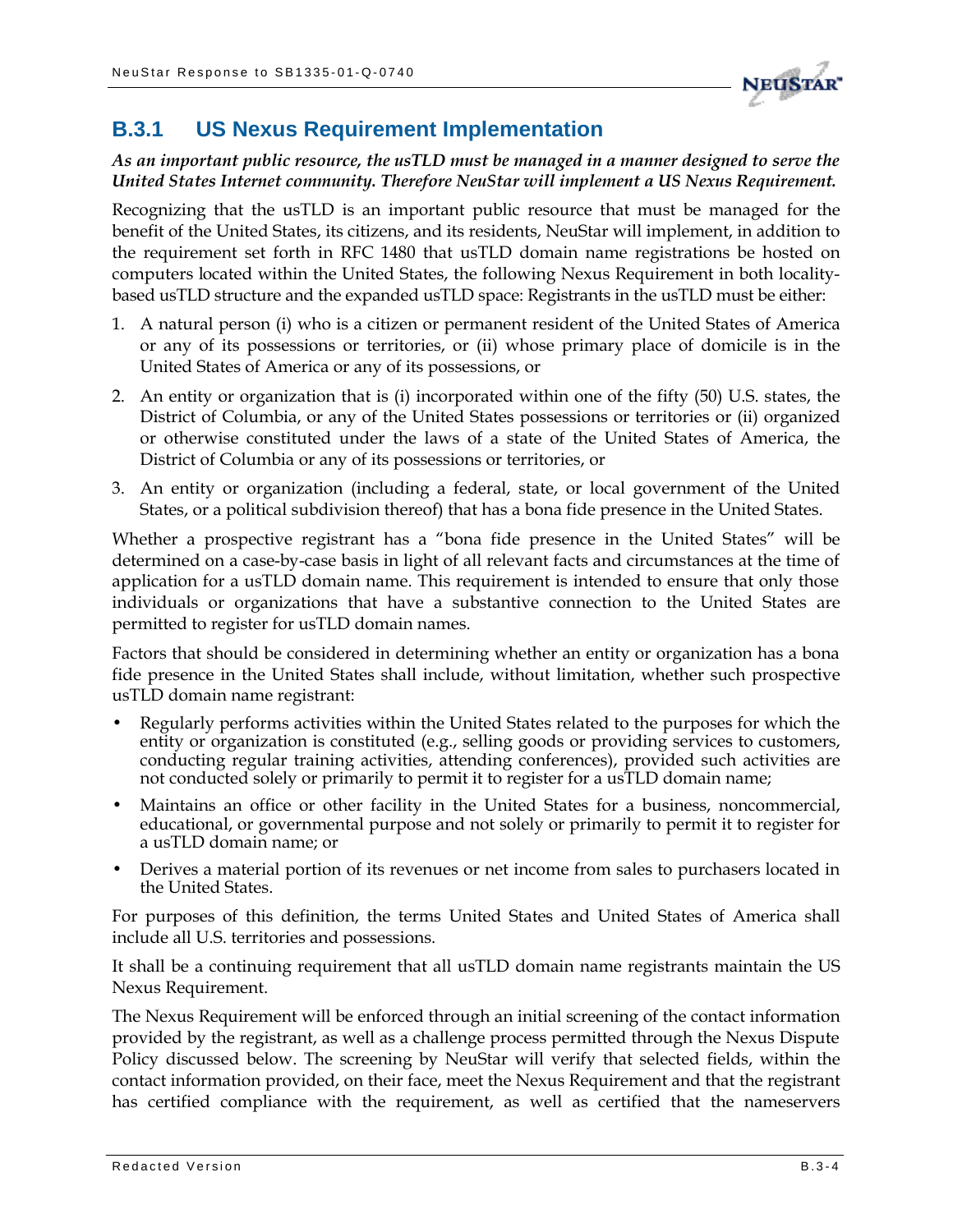

identified are located within the United States**.** In the event that the contact information provided does not meet the above requirement, the name requested will be placed on hold within the registry and the registrant will be given an opportunity to correct any mistake or demonstrate compliance with the Nexus requirement. If no action is taken by the registrant within the 30-day period, the registration will be cancelled and the name will be returned to available status. If, on the other hand, the registrant is able to demonstrate compliance with the requirement, the name will be registered.

#### **Nexus Dispute Policy**

Although the Nexus Requirement will initially be enforced through a usTLD Registrar's screening of the contact information provided by the registrant, and the registrant will certify that it meets at least one of the Nexus Requirements set forth above, NeuStar understands that disputes may arise as to the authenticity, veracity, or accuracy of the registrant's Nexus certification. Therefore, NeuStar, as administrator of the usTLD has devised a Nexus Dispute Policy (NDP) which will be administered solely by the usTLD Administrator, or its designated representative. The NDP will provide interested parties with an opportunity to challenge a registration not complying with the Nexus Requirement.

In the event that a third party wishes to challenge the authenticity or veracity of a usTLD registrant's United States Nexus, that party may submit a "Nexus Challenge" to the usTLD Administrator or its authorized representative. The challenger must submit a written statement to the usTLD Administrator via first class mail alleging in specificity evidence to support its allegation that the registrant fails to meet any of the Nexus Requirements set forth above.

Once a challenge is received by the usTLD Administrator the domain name shall be "locked" by the usTLD Administrator until the matter is resolved. While in a "locked" position, the registrant may not (i) change any of the contact information for that particular domain name or (ii) transfer the domain name to any third party.

In the event that the usTLD Administrator finds that the challenger has established a prima facie case that the registrant has not met any of the Nexus Requirements, the usTLD Administrator shall issue a letter to the registrant to submit evidence of compliance with the Nexus Requirements ("Letter"). The registrant shall have a period of thirty (30) days from the date of the Letter to submit evidence of compliance. If, within the thirty (30) days, the registrant submits evidence establishing any of the Nexus Requirements, the registrant shall be permitted to keep the domain name.

If, however, the registrant either (i) does not respond within the thirty days, or (ii) is unable to demonstrate through documentary evidence that it met any of the Nexus Requirements prior to the date the NDP was invoked, the usTLD Administrator shall issue a finding that the registrant has failed to meet the Nexus Requirements. Upon such a finding, the registrant shall be given a total of thirty (30) days to cure the US Nexus deficiency. If the registrant is able to demonstrate within (30) days that it has cured such deficiency, the registrant shall be allowed to keep the domain name. If the registrant either (i) does not respond within the thirty (30) days, or (ii) is unable to proffer evidence demonstrating compliance with the Nexus Requirements, the domain name registration shall be deleted from the registry database and the domain name will be placed into the list of available domain names. This process represents the exclusive remedy for an NDP challenger.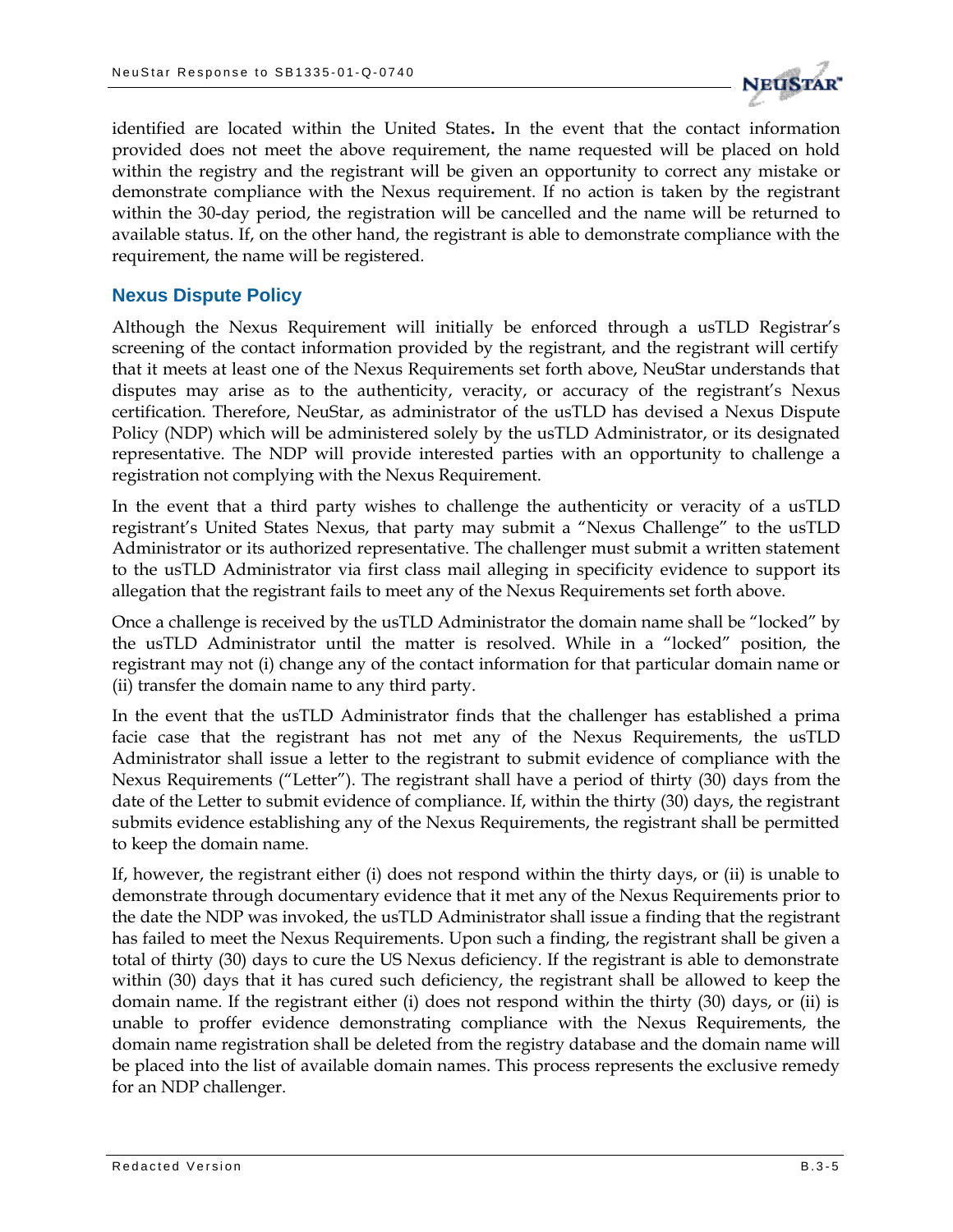

NeuStar reserves the right to modify this NDP at any time with the permission of COTR. NeuStar will post its revised NDP on its Website at least thirty (30) calendar days before it becomes effective.

## **B.3.2 Open ccTLD Policies Adoption**

*NeuStar intends to establish the usTLD as a model ccTLD in the global Internet community. NeuStar fully supports, and will abide by, the open ccTLD policies established by ICANN.*

NeuStar believes that the usTLD should be developed to serve as the model ccTLD in the global Internet community. In particular, it supports the significant work done by ICANN and the Internet community in developing and enhancing the Internet in the public interest. Therefore, in accordance with the DOC's requirements, from both a technical and a policy standpoint, NeuStar will develop the usTLD pursuant to developing "best practices" for open ccTLDs, as established by ICANN. Further, we will work with ICANN in the development and enhancement of new policies as they relate to the usTLD and the Internet at large.

An example of the types of open ccTLD policies supported by NeuStar is the ccTLD Constituency of the ICANN DNSO's document "Best Practice Guidelines for ccTLD Managers." Open, consensus-based policies such as these provide a sound basis for operating public resource services. Indeed, many of the principles contained in the "Best Practices" document reflect the basic themes discussed in this proposal. For example, the document establishes, among other things, the following obligations of ccTLD Managers:

The primary duty of the ccTLD Manager is one of public service—to manage and operate the ccTLD Registry in the interest of and in consultation with the local Internet community, mindful of the interests of the global Internet community.

A ccTLD Manager is a trustee for the delegated domain and has a duty to serve the community it represents as well as the global Internet community. Concerns about "rights" and "ownership" of top-level domains are inappropriate. It is appropriate to be concerned about "responsibilities" and "service" to the community. The ccTLD manager should be judged on his or her performance and the extent to which it satisfies the needs of the local and global Internet communities.

NeuStar considers it a basic principle of usTLD administration that the administrator is a trustee of a valuable and important public resource. Thus, NeuStar agrees with and will abide by ICANN's open ccTLD policies, subject to any requirements of United States law and unless otherwise directed by the Contracting Officer.

## **B.3.3 usTLD Dispute Policies and Sunrise Policy/ Implementation**

NeuStar understands that the success of an expanded and enhanced usTLD requires the development of a set of policies and dispute resolution processes that are simple and effective and provide a level of accountability for the users of the usTLD. Therefore, NeuStar has established (i) the usTLD Dispute Resolution Policy (usDRP) that is modeled after ICANN's Uniform Dispute Resolution Policy, and (ii) a Nexus Dispute Policy; a dispute mechanism to handle disputes relating to the usTLD Nexus Requirements set forth in Section B.3.1 above.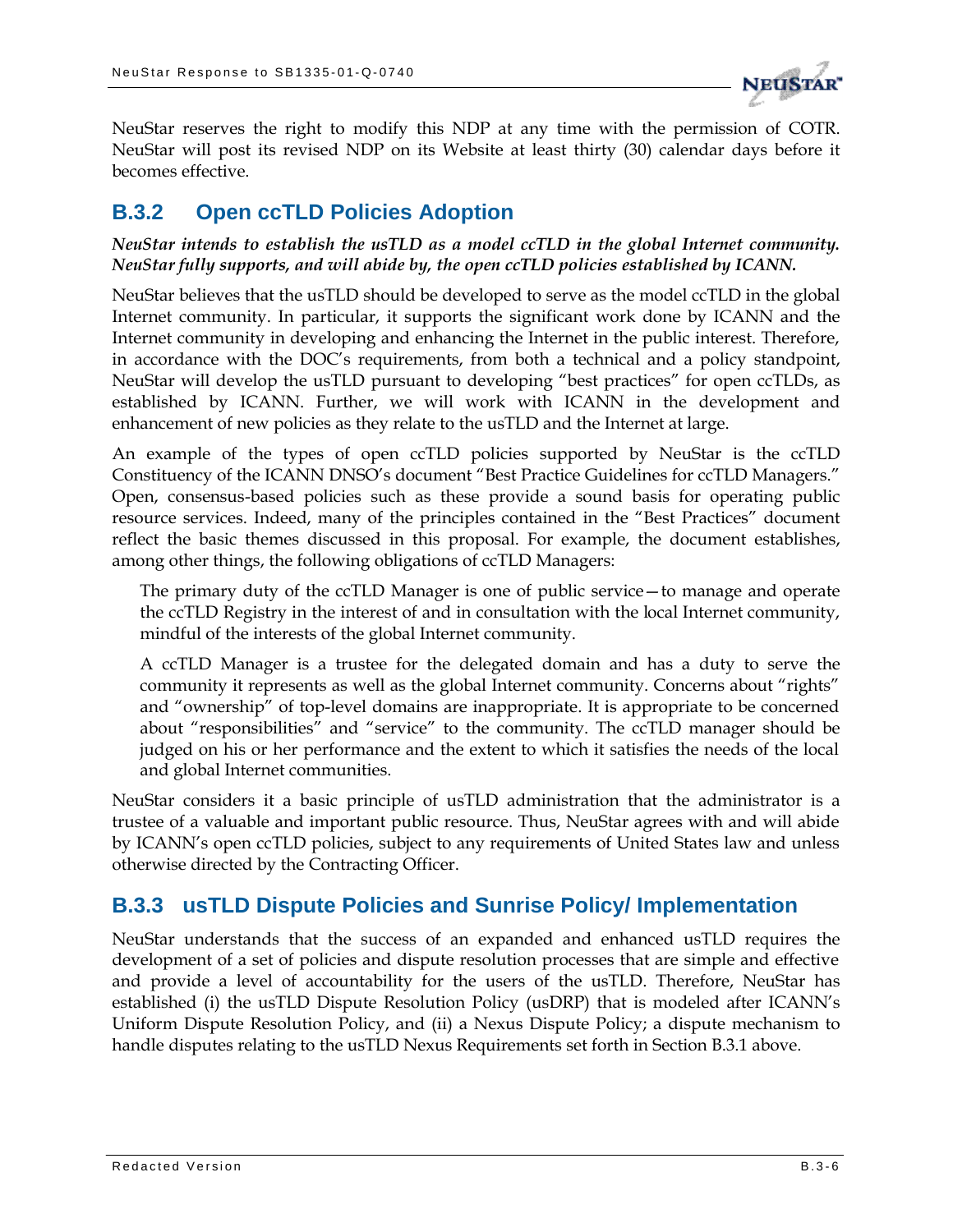

### **B.3.3.1 usTLD Dispute Resolution Policy**

The usDRP combines the globally accepted Uniform Dispute Resolution Policy ("UDRP") for the gTLDs with improvements developed in conjunction with the World Intellectual Property Organization ("WIPO") for the administration of domain name disputes in the .BIZ top-level domain. Through its ongoing relationship with WIPO in its development of the .BIZ dispute resolution services, NeuStar is uniquely qualified to apply its knowledge and expertise in the development of domain name dispute resolution policies for the usTLD.

Although an applicant for the usTLD administrator might simply adopt the UDRP as in its current form, NeuStar believes that this would be unwise given the number of flaws that two years of experience with the policy has demonstrated.

The UDRP was adopted in late-1999 by ICANN as its first, and to date, its only global consensus-based policy, in response to the WIPO's recommendation to establish a uniform dispute resolution policy for "cases of bad faith, abusive registration of domain names that violate trademark rights ('cybersquatting' in popular terminology)." The Management of Internet Names and Addresses: Intellectual Property Issues, *Final Report of the WIPO Internet Domain Name Process*, See http://wipo2.wipo.int/process1/report/finalreport.html.

Through its numerous consultations with WIPO during the formulation of the .BIZ dispute resolution policies, NeuStar uncovered several flaws in the UDRP process that not only led to the issuance of inconsistent determinations by panelists but also unnecessary administrative burdens on the UDRP dispute providers. For example, the current UDRP requires that a trademark owner demonstrate that a domain name registrant both registered and used the domain name in bad faith. This requirement of both "registration and use" of domain names in bad faith has led UDRP panelists to find in favor of cybersquatters who have warehoused domain names that are identical or confusingly similar to famous trademarks, but have not "used" the domain names in bad faith (i.e., the domain names do not resolve to actual web pages). In other words, panelists have found that although a trademark owner has demonstrated that a cybersquatter has registered a number of domain names that correspond to famous trademarks, because the domain name in question did not actually resolve to a web site, there was no "use" in bad faith. This result was clearly not intended by the original drafters of the UDRP.

In order to address this problem, NeuStar had modified this specific language in its usDRP to allow panelists to find in favor of the trademark owner if the trademark owner can establish that the domain name was either registered or used in bad faith. This change was met with high praise by both WIPO and the Intellectual Property Constituency of ICANN when it was adopted in .BIZ's Start-up Trademark Opposition Policy.

A second example of a flaw in the UDRP which has led to inconsistent decisions is a paragraph dealing with "evidence of registration or use in bad faith" (Section 4(b) of the Policy). This paragraph states that bad faith can be established if a Panel finds that a registrant registered the domain name in order to prevent the owner of the trademark or service mark from reflecting the mark in a corresponding name, **provided** that the registrant has engaged in a pattern of such conduct. This has led to several decisions which have been in favor of cybersquatters who although it was shown that they registered the one domain name in question to intentionally prevent the trademark owner from registering the domain name, it could not be shown that there was a "pattern of such conduct." In other words, under the UDRP, the explicit wording implies that unless the cybersquatter has prevented other trademark owners from registering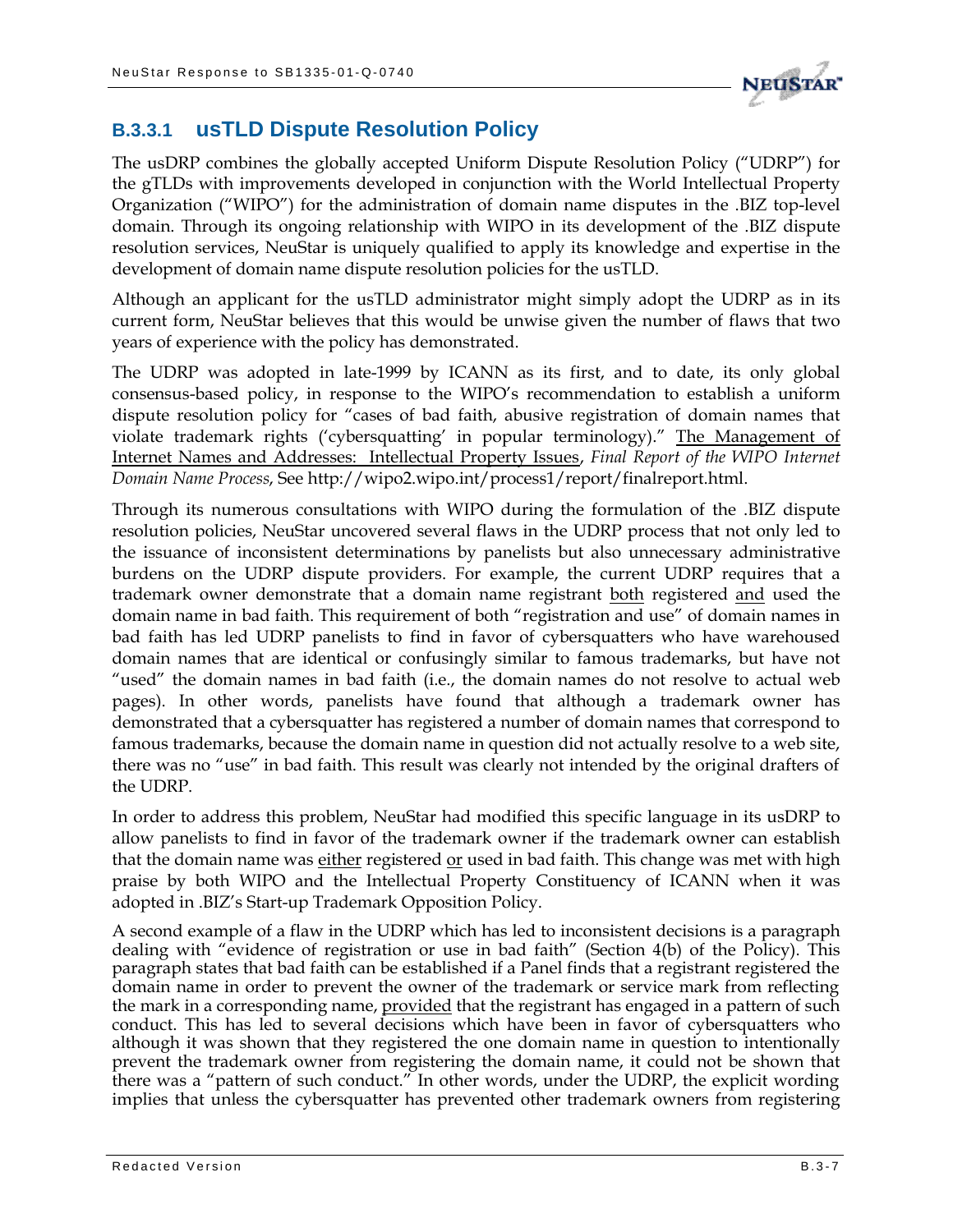

their corresponding domain names, one instance of such activity does not amount to bad faith. This too is clearly inconsistent with the original drafters intent behind that particular paragraph. In order to address this problem, NeuStar adopted WIPO's suggestion to modify this specific language in its usDRP to allow panelists to find in favor of the trademark owner if the trademark owner can establish that the registrant registered the domain name in question in order to prevent the trademark owner from reflecting its trademark in a corresponding domain name, without showing a "pattern of such conduct."

A draft of both the usDRP and the Rules for the usDRP are provided at the end of this section.

#### *Implementation*

In order to ensure that NeuStar's improved dispute resolution mechanism, the usDRP, is enforced by only the most qualified dispute panelists familiar with all facets United States law, NeuStar has entered into an agreement with the American Arbitration Association ("AAA"). The AAA, the premier alternative dispute resolution provider in the United Sates, has flourished for nearly 75 years by demonstrating an unparalleled commitment to progressive leadership in alternative dispute resolution.

While many of the more than 140,000 cases administered by the American Arbitration Association in 1999 were resolved through mediation or arbitration, less formal methods of dispute resolution - such as fact-finding, mini-trial, and partnering - are clearly coming into wider use. To serve dispute resolution needs, the AAA provides a forum for the hearing of disputes through 37 offices nationwide, tested rules and procedures that have broad acceptance, and a roster of nearly 12,000 impartial experts to hear and resolve cases. Moreover, in addition to its significant dispute resolution experience, the AAA brings a fresh perspective to the Internet dispute resolution process.

In addition, if awarded the usTLD registry, NeuStar will solicit the expertise of other dispute resolution providers based in the United States in order to provide usTLD domain name registrants and intellectual property owners around the United States with the most qualified and knowledgeable usDRP panelists.

#### **B.3.3.2 Sunrise Policy and Implementation**

NeuStar will implement a Sunrise policy for owners of United States trademark applications and registrations which validates whether the claimed applications or registrations actually exist within the United States Patent and Trademark Office database, thus eliminating any need for costly and time-consuming Sunrise dispute resolution mechanism.

Since well before the formation of ICANN, intellectual property owners have debated how best to protect their trademarks and service marks ("Trademarks") on the Internet. NeuStar proposes to implement an enhanced "Sunrise" policy that not only balances the intellectual property rights of registered trademark owners, but also provides the same level of protection to those Trademark owners who have submitted trademark applications to the United States Patent and Trademark Office (PTO). In addition, unlike any other "Sunrise" plan implemented or even proposed, NeuStar will validate the authenticity of Trademark applications and registrations with the PTO through a unique and proprietary technological interface developed to ensure the integrity of the "Sunrise" process. Following is an overview of the process proposed for the implementation of the Sunrise period as in Shown in Exhibit B.3-1.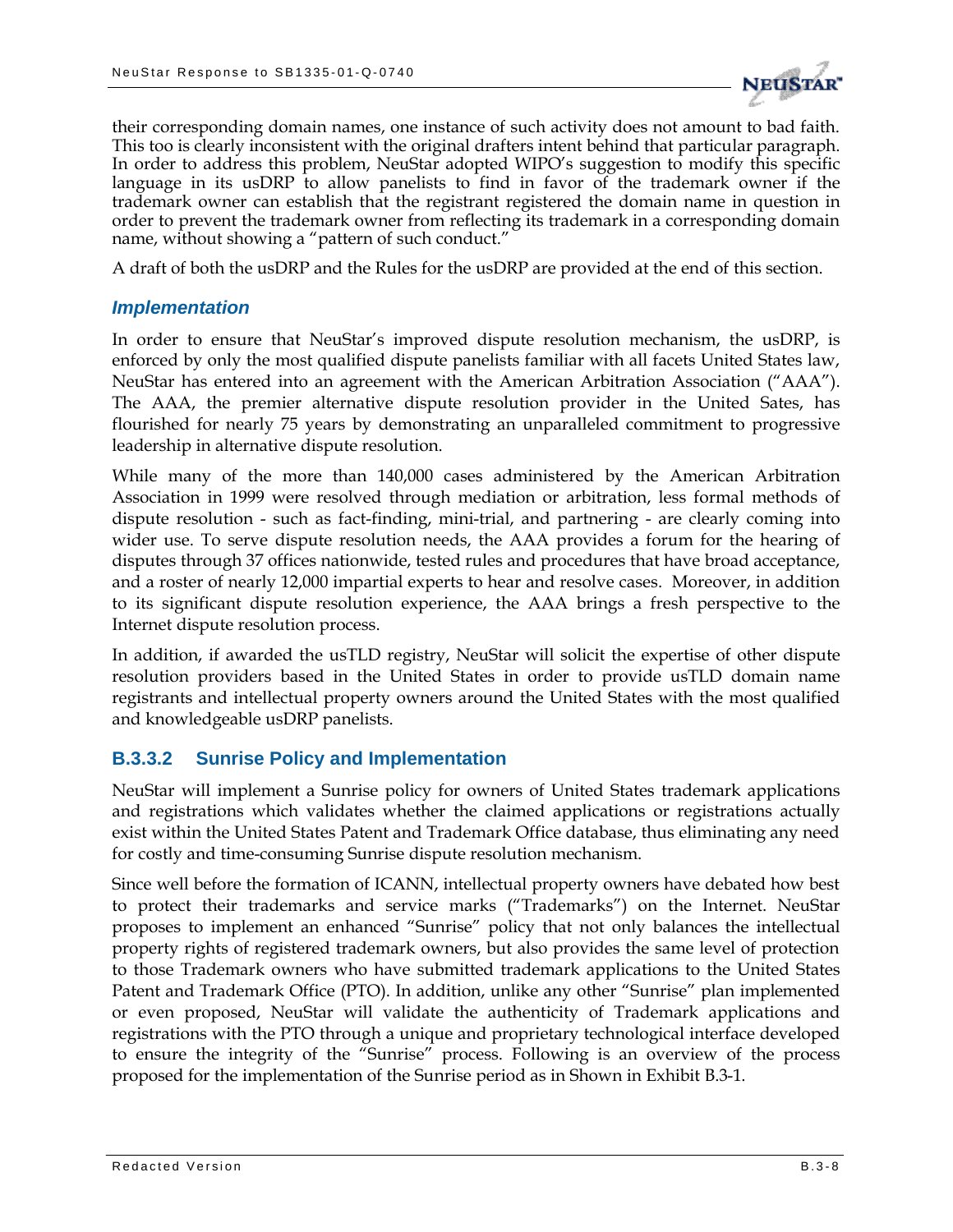

The Sunrise period will commence thirty (30) days prior to the general activation of the expanded usTLD space. During the Sunrise period, owners of trademarks and service marks (Trademarks), as well as applicants for such marks, will be able to register their marks as domain names in the new expanded usTLD space.

Any owner of an existing live Trademark registered on the Principal Register of the PTO, or an existing live application filed for registration with the PTO, will be eligible to seek to register the mark as a domain name during the Sunrise period provided that (i) the Trademark registration for that mark was issued prior to the commencement date of the Sunrise Period, or (ii) the application was filed with the PTO no later than July 27, 2001. In addition:

- Only characters in the range A to Z, 0 to 9, and hyphens are allowed
- The maximum length is 63 characters (exclusive of the usTLD portion)
- Domain requests must be for ASCII characters identical to the textual or word elements of the mark only. However, hyphens may be used between spaces within a registered mark or application; names cannot begin or end with a hyphen.
- Sunrise registrations will only be accepted for terms of at least five years and will be processed after registration fees are paid in full.

The registration form for the Sunrise period will include all normal registrant information along with additional details of the registered mark under which the registration is being made. The information required will include:

- The name, address, telephone number, facsimile number and e-mail address of the domain name registrant, administrative contact, technical contact, and billing contact
- The domain name
- Name servers
- IP addresses
- The exact Trademark
- The date of registration of, or filing of an application for the Trademark
- The registration or application number of the Trademark, whichever is applicable
- The name of the current owner of the registered mark
- Additional optional data elements for directory services
- In addition, the domain name registrant will be required to affirmatively certify that it has met the usTLD Nexus requirement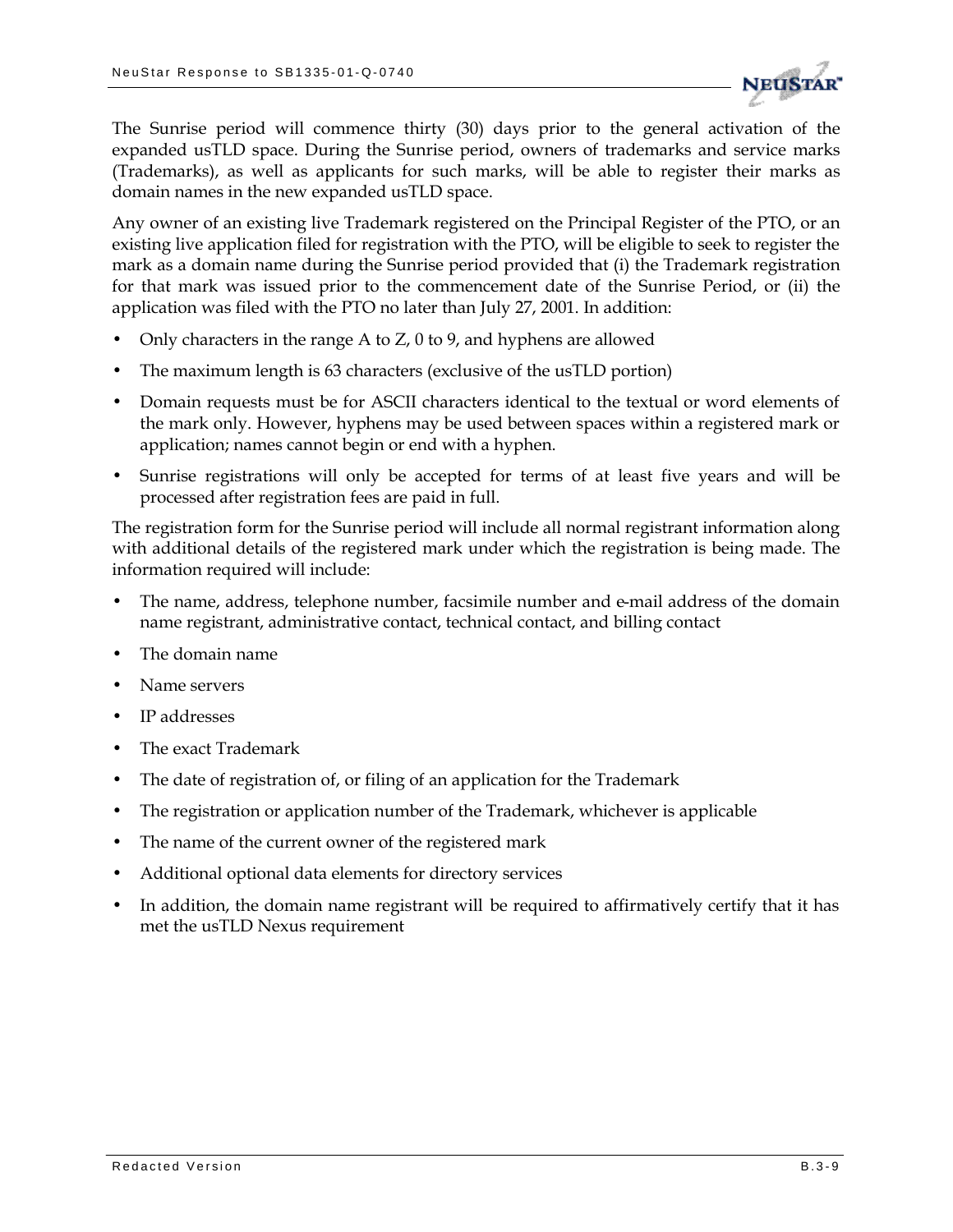



053.usTLD

Exhibit B.3-1. NeuStar's enhanced "Sunrise" Policy not only balances the IP rights of registered trademark owners, it also provides the same level of protection for applicants to the PTD.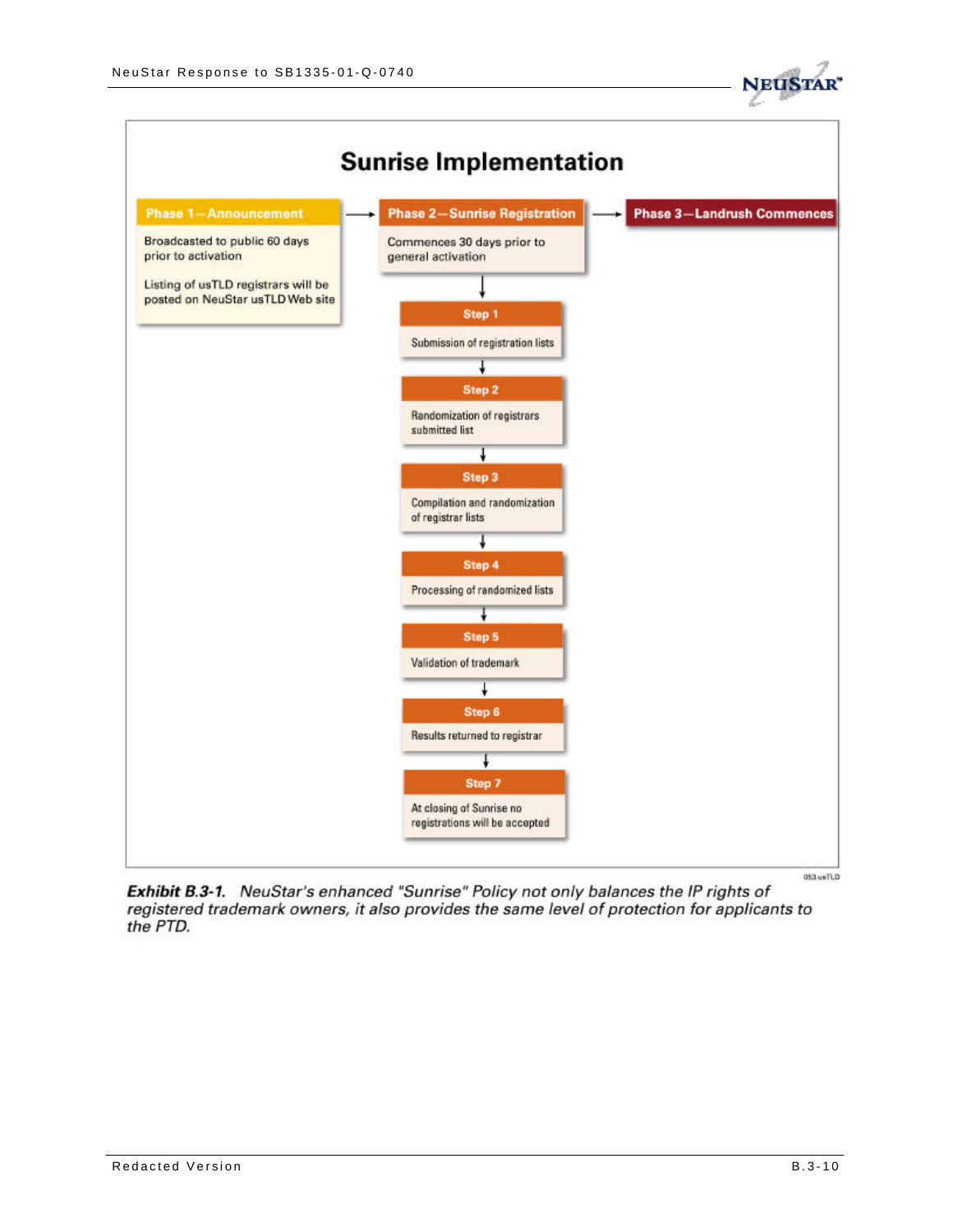

Along with these fields, the normal registration agreement will also contain a provision to the effect that:

The registrar and the usTLD Administrator shall have no liability for administering the Sunrise program so long as the registrar acts in accordance with the policies set forth in the Sunrise proposal.

#### **Phase 1 – Announcement**

Information regarding the enhanced Sunrise program will be broadly communicated to the general public at least sixty (60) days prior to the activation date of the expanded usTLD space. The communication will be in the form of an announcement on the NeuStar web site as well as a general press release. During the announcement period, a list of all accredited registrars participating in the Sunrise program will be posted on the NeuStar web site along with a link to the registrars' web sites.

#### **Phase 2 – Sunrise Registration**

*In seeking to create the most neutral and impartial allocation of domain names during the Sunrise Period, NeuStar will use the same basic procedure as set forth for the Land Rush Period, Section J with a few important modifications specific to the Sunrise process.*

**Step 1: Submission of registration lists\_**Each accredited registrar will provide a list of domain names and Sunrise registration details. There will be no minimum or maximum limit for the lists. The registration files will be submitted via a secure transport mechanism before a specified closing time for first submissions. Registration lists cannot be modified until the first batch is processed and completed.

**Step 2**: **Randomization of registrar submitted lists\_**The lists submitted by each registrar will be individually randomized and processed to eliminate duplicate Sunrise domain name registration requests (e.g., four different parties request unclesam.us; one of the requests will be selected and the others deleted from the list).

**Step 3**: **Combination and randomization of registrar lists**\_After initial processing, the entire set of registrar lists will be combined into a single processing file and randomized.

**Step 4**: **Processing of randomized list-**--Once the registration system is activated, a domain name will be randomly selected from the processing list.

**Step 5**: **Validation of Trademark**\_NeuStar will not finalize the registration of a domain name under the Sunrise policy until the Trademark registration or application has been verified by the registry or its designated partner or agent. In order to verify the Trademark Registration or Application after the domain name is selected in Step 4 above, NeuStar will use its unique proprietary technology to query the PTO database to ensure that (1) the SLD portion of the domain name selected is an exact match of the claimed Trademark, (2) the Trademark has actually in fact been either applied for or registered with the PTO, and (3) the domain name applicant is in fact recognized in the PTO trademark database as the current owner or assignee of the Trademark. If a domain name meets all these qualifications, it is registered and entered into the domain name database.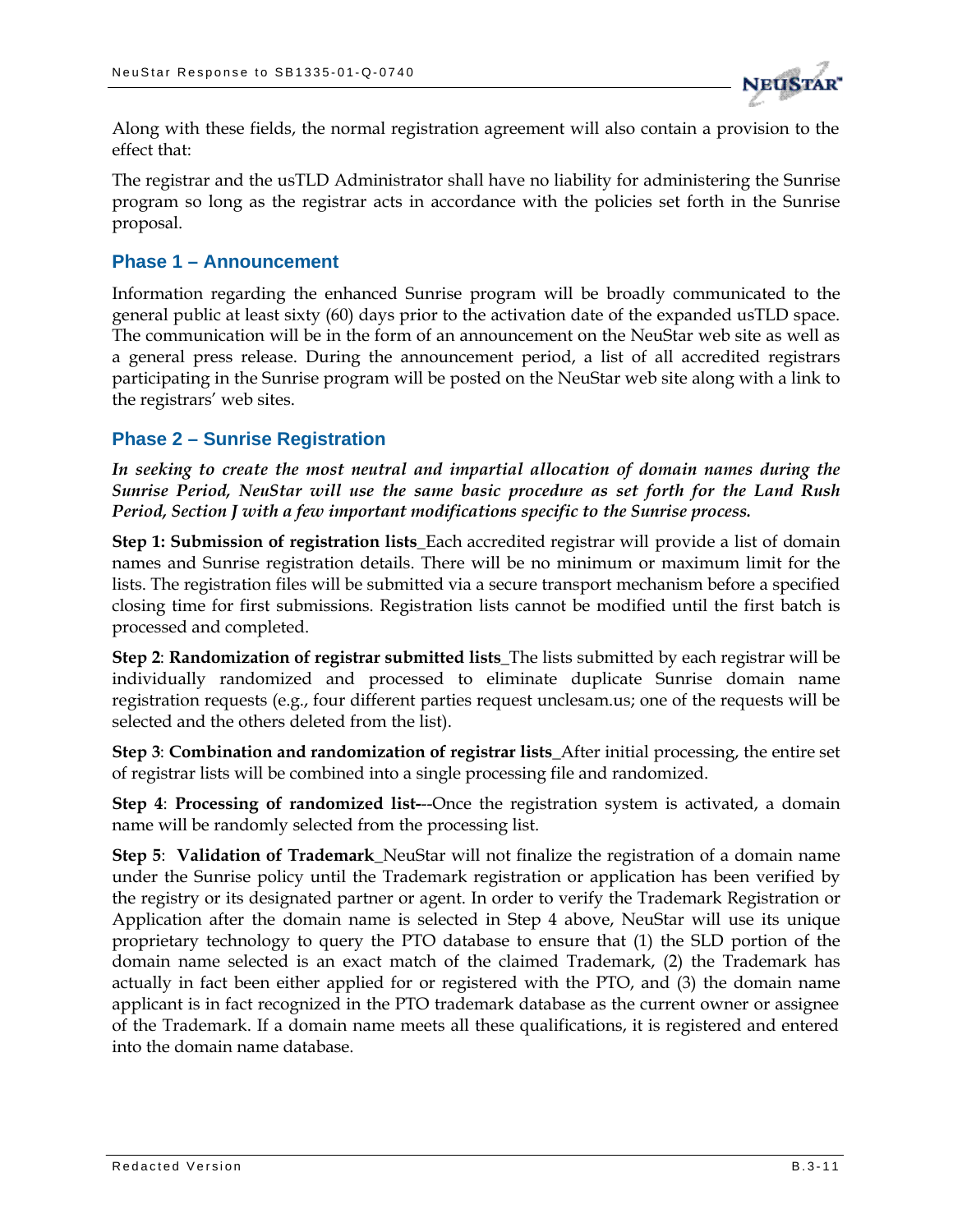

If a domain name is either (i) unavailable, or (2) is rejected as not qualifying under the Sunrise policy, then another name is chosen at random from the list until one of the following occurs:

- A successful registration is complete
- The registrar has no more available names on its list

This process repeats until the entire list has been processed. When applicants submit registrations during the Sunrise period, they will be required to enter all relevant details for their mark's registration. The interface will support these extra fields and details will be published via the Whois database. If parties other than the registrant wish to challenge the validity of an application, they will then be able to use the trademark details to verify authenticity with the US Patent and Trademark Office.

**Step 6**: Results\_At the end of the list processing, the results of Sunrise registrations are returned to the registrar.

**Step 7**: At the conclusion of the Sunrise period, no further Sunrise registrations will be accepted and the registry will commence the Land Rush registration process described in Section J.

**NOTE**: Sunrise registrations will only be accepted for terms of at least five (5) years and will be processed after registration fees are paid in full.

#### *Sunrise Dispute Resolution*

Because of NeuStar's unique and innovative approach to the Sunrise Policy coupled with actual validation of Trademarks with the PTO, NeuStar is proud to state that there is no need for a specific dispute resolution mechanism related to Sunrise registrations other than what is provided under the Nexus Dispute Policy and the usDRP.

### **B.3.4 GAC Principles**

#### *NeuStar fully supports and will abide by the principles established by the Government Advisory Council.*

As previously stated, NeuStar believes that the usTLD should be developed to serve as the model ccTLD in the global Internet community. From both a technical and a policy standpoint, therefore, NeuStar will develop the usTLD pursuant to developing "best practices" for ccTLDs. One such set of principles is set forth in the ICANN Government Advisory Council's "Principles for the Delegation and Management of Country Code Top Level Domains." The document's preamble states that:

[T]he manager of a ccTLD performs a public service on behalf of the relevant local community and as such the designated manager has a duty to serve this community. The designated manager also has a responsibility to the global Internet community. By 'global Internet community' we do not mean any specific legal or international entity, but rather we interpret the term to refer to all of those who are affected by, now or in the future, the operation of the relevant TLD, because such operation may impinge on more than one jurisdiction and affect the interests of individuals and entities from both within the relevant country or territory and elsewhere.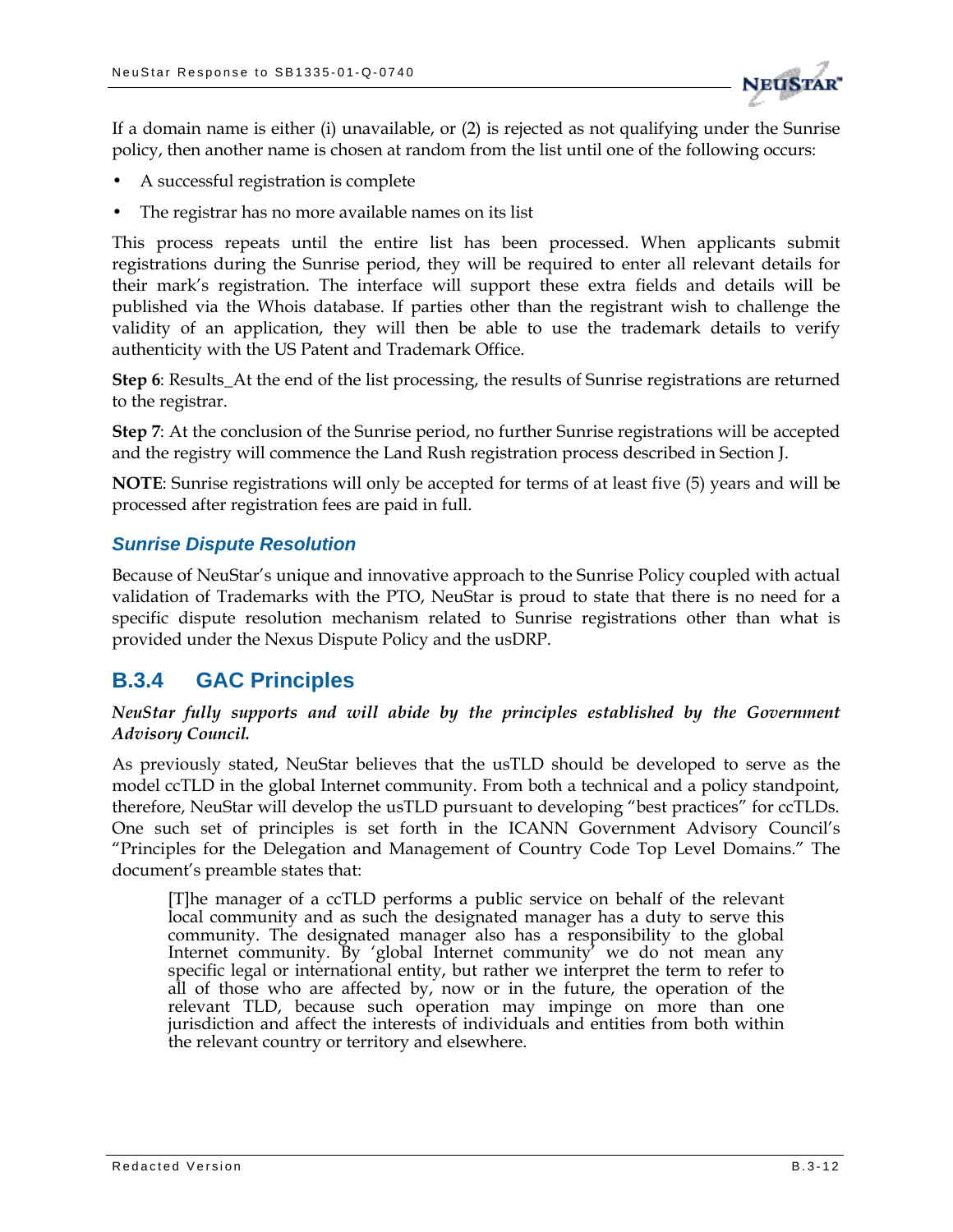

This statement describes very clearly the basic premise pursuant to which NeuStar approaches the administration of the usTLD. Thus, NeuStar will abide by these principles, unless inconsistent with U.S. law or regulation.

### **B.3.5 Additional, Alternative or Supplemental Policies**

*NeuStar will develop and implement fair, flexible, and effective policies and procedures designed to ensure operation of the usTLD in the public interest.*

NeuStar believes that the usTLD Administrator, while establishing sound and fair initial policies for the usTLD, should limit the number and scope of policies established without the benefit of usTLD community participation. Therefore, the additional policies included in this section are those additional matters that must be addressed prior to launch to ensure a proper framework for enhancing and improving the usTLD in the manner set forth in the RFQ.

The additional policies needed for the transition to a new usTLD Administrator are:

- Outreach Plan and Policy
- Data Rights and Use
- Whois Policy
- Reserved Names Policy

Each of these policies is discussed in turn below.

#### **Outreach Plan and Policy Council**

As is stated throughout this proposal, NeuStar considers the usTLD an important public resource that must be administered to serve the public interest. It cannot be allowed to become captured by any single industry, constituency, or interest group, but instead, must carefully balance the needs of all community stakeholders. Thus, the usTLD Administrator must act as a trustee and facilitate consensus to ensure that all policy and development efforts are not only conducted in an open manner, but are effective.

In developing an appropriate and effective outreach plan, the new usTLD Administrator will have to address a number of important issues. Some of the tasks that the administrator must complete:

- Develop an outreach plan that ensures appropriate representation for all constituencies within the usTLD community;
- Design outreach mechanisms that are effective for each constituency involved;
- Develop a thorough understanding of the issues relevant to the space and the various constituencies; and
- Ensure continuity of efforts and responsiveness.

NeuStar believes that an administrator must conduct some level of outreach in order properly to develop its outreach plan. NeuStar already has started its outreach in preparation for this plan. In addition to the Public Awareness Plan work discussed in Section B.2.8, NeuStar has contacted a number of identified representatives of various constituencies in the usTLD community. Entities with which NeuStar has discussed the usTLD include the Media Access Project, the American Library Association, the Benton Foundation, the US Chamber of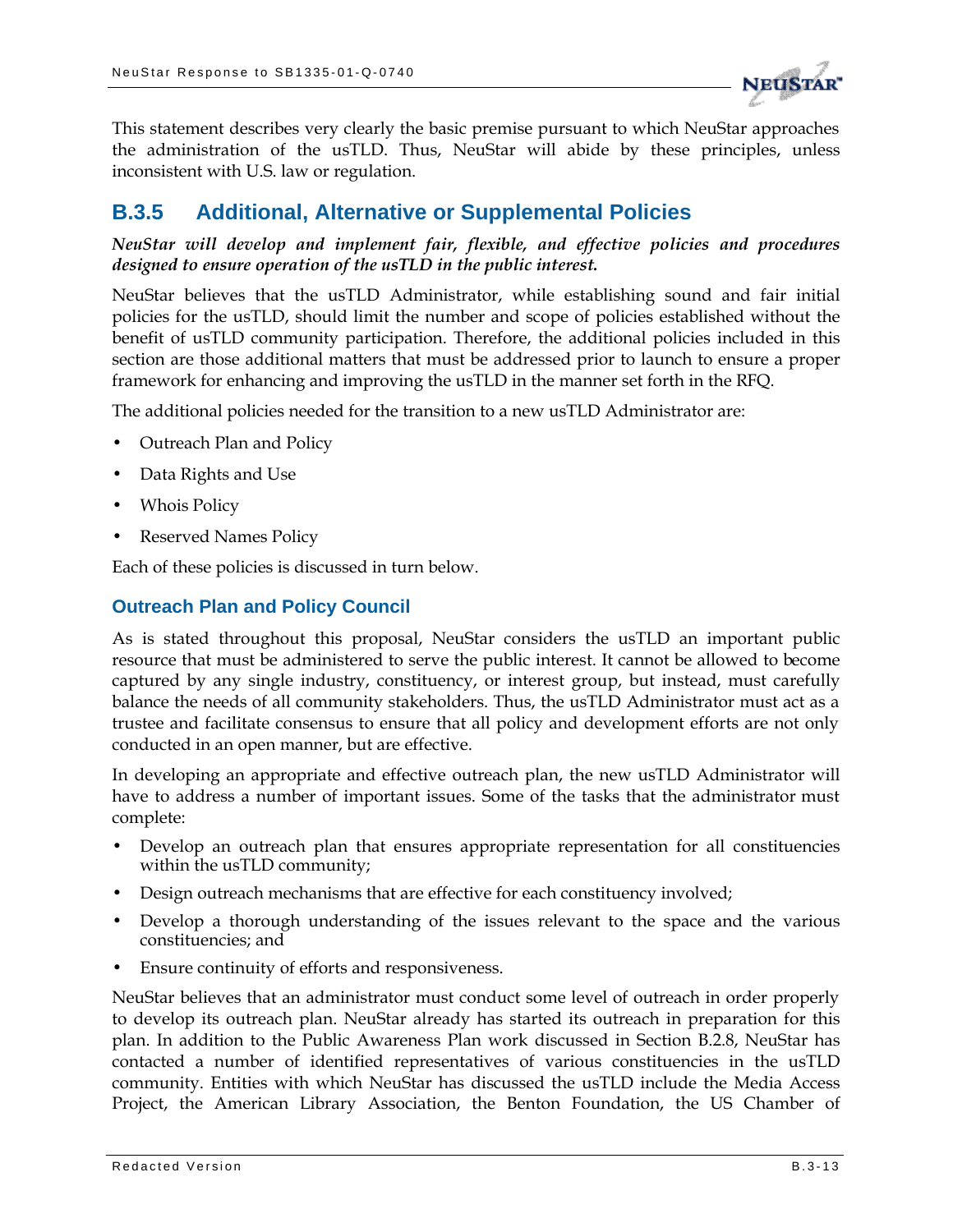

Commerce, the Center for Democracy and Technology, the National Indian Telecommunications Institute, education representatives, existing delegated managers, governmental representatives, and commercial entities. From these activities we have identified a number of principal concerns to consider, including:

- The operation of the usTLD must serve the public;
- Commercial interests must not dominate the usTLD;
- The administrator must develop effective outreach mechanisms for representation of user interests;
- The administrator must protect rights and ability of the existing users to maintain their use of the locality-based space;
- The administrator must centralize much of the operation of the usTLD and develop better mechanisms for accountability to users and technical maintenance of the system;
- The administrator must improve administration and enhance the functionality of the usTLD;
- All innovation in the space must serve all constituencies within the usTLD, not just commercial interests; and
- The usTLD must operate in a highly stable manner.

In addition to concerns and issues regarding the administration of the usTLD generally, a number of parties discussed possible structures for the operation of the usTLD and/or the related policy function.

The first of the proposed structures was that the registry operator should be a not-for-profit company. This approach was driven by the concern that a corporation would be incented entirely by profit and not adequately serve the public interest. NeuStar submits, however, that a not-for-profit corporation would not be in the position to ensure ongoing stability of the usTLD, nor would it have sufficient resources to allow it to be sufficiently innovative and enabling of innovation in the space. As a result, the use of the usTLD likely would remain limited in comparison with the gTLDs and many other ccTLDs in the world. A commercial business, on the other hand, will commit the necessary resources to make the usTLD highly successful. Moreover, the usTLD Administrator will be subject to the oversight of the DOC, and to the possibility of losing the contract if its services do not properly address public concerns. Therefore, a for-profit model offers a superior approach for a successful usTLD.

Another model proposed posits a separate not-for-profit corporation that would serve as the binding policy arm of the usTLD Administrator, and would require definitive subcontract agreement as a condition of the DOC award. The administrator would fully fund the operations of the policy corporation and could reject proposed policy measures only through a binding arbitration. This approach raises numerous concerns including:

- The representativeness of the not-for-profit corporation;
- The appropriateness of delegating a policy level obligation;
- The lack of finality in a DOC award process subject to the formation of a policy corporation and reaching a definitive agreement as a condition of award;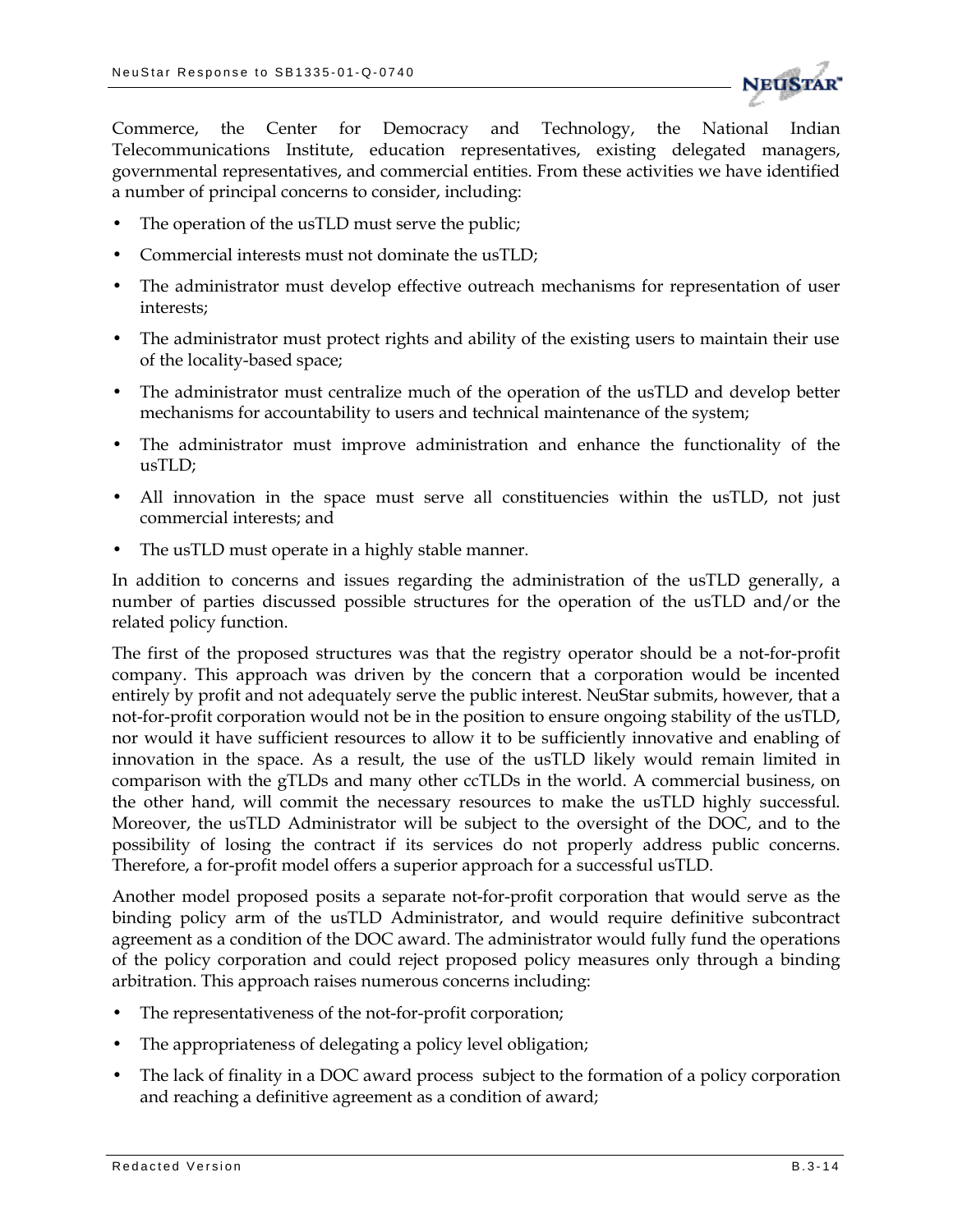

- The role of the DOC and ICANN with respect to the formation of usTLD and the potentially inefficient duplication of policy efforts; and
- The lack of equity inherent in an approach which would make binding a recommendation from the not-for-profit corporation but would treat differently recommendations from entities that were not associated with or participating in the not-for-profit policy entity.

NeuStar will implement a policy structure that will address the concerns raised above and ensure independent, open, and unbiased policymaking for the usTLD, but will avoid the concerns raised by these structures. Of course, to the extent that the groups behind these other proposal seek to work with NeuStar after award, or if the DOC determines that one of these approaches to be preferable, NeuStar will explore effective ways of incorporating structure and concepts and addressing policy issues with participation of these important public entities.

### **The usTLD Policy Council**

The centerpiece of NeuStar's outreach and policy plan will be the usTLD Policy Council. The Council will be an advisory body facilitated by NeuStar to ensure representative and unbiased policymaking. The Council's initial primary duties will include:

- Formation of a mechanism for electing a full council;
- Early selection of a full council;
- Develop and implement basic outreach functions for the usTLD;
- Oversight of the locality-based policies and compliance of delegated managers;
- Development and implementation of mechanisms for addressing complaints regarding operation of the usTLD and appeals from decisions of the usTLD Administrator, as well as a mechanism for addressing claims of non-compliance with the US Nexus Requirement;
- The facilitation of policy development forums at least annually;
- The facilitation of discussion groups, list-serves, and other electronic communications tools;
- Development and implementation of mechanisms for suggesting, discussing, and recommending to the usTLD Administrator new, modified or supplemental policies or procedures for the usTLD;
- Periodic review of the policies and procedures of the usTLD for continuing relevance and effectiveness, and recommending necessary modifications, additions, or deletions.
- Implementation of a mechanism for identification of new sponsored categories of registration or registration services for identified spaces with a material impact on important policy issues or concerns.

The functions listed above will be facilitated by the usTLD Administrator as part of its public interest duties to the usTLD community. The Council will operate in a fashion independent of the usTLD Administrator to ensure open and unbiased decision-making. The usTLD must, however, fully execute its DOC delegated obligations and, therefore, will participate on the council as a voting member, as well as work with the Council members to develop an annual Council operating budget.

Drawing on the significant progress that has been made within the ICANN in developing open and transparent consensus policy procedures, NeuStar, has modeled the aforementioned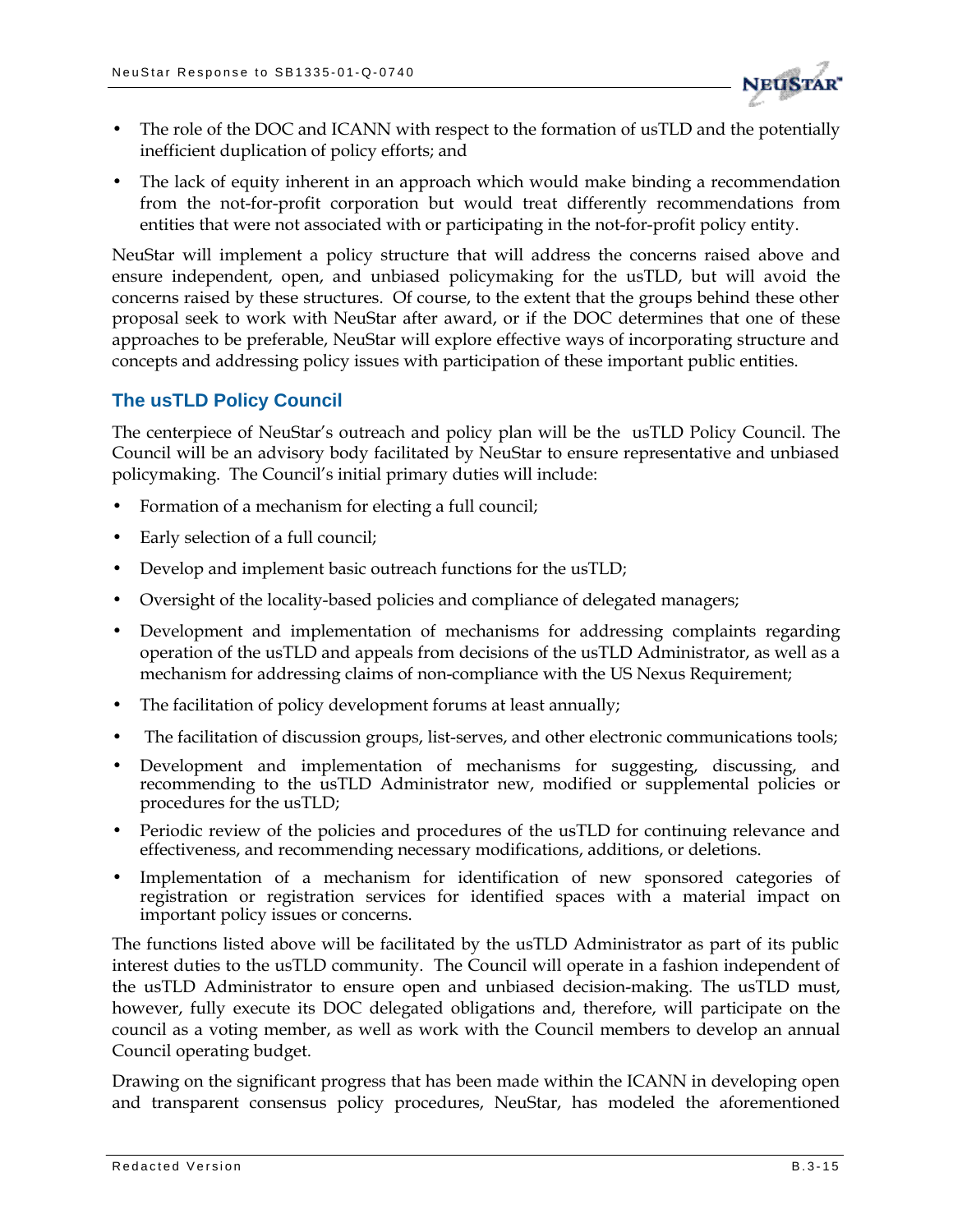

Council procedures after those of ICANN. We believe that not only does this approach provide the usTLD Administrator with a solid process for policy development, it provides significant comfort to the DOC in selecting such a structure given that it has already approved this procedural structure for ICANN, thus all parties interested in the development of usTLD policy will have a familiar mechanism to which to turn.

Thus, NeuStar will accept the policy recommendations of the usTLD Policy Council if NeuStar finds that the recommended policy (1) furthers the purposes of, and is in the best interest of the usTLD; and (2) was arrived at through fair and open processes. If NeuStar declines to accept any recommendation of the Council, it shall return the recommendation to the Council for further consideration, along with a statement of the reasons it declines to accept the recommendation. If, after reasonable efforts, NeuStar does not receive a recommendation from the Council that it finds meets the standards above, NeuStar may initiate, amend or modify and then approve a specific policy recommendation. Nothing in this paragraph, however, is intended to limit the powers of the NeuStar to act on matters not within the scope of primary responsibility of the Council or to take actions that the NeuStar finds are necessary or appropriate to further the purposes of the usTLD.

A critical aspect of ensuring the effectiveness and representativeness of the Council will be its selection. To facilitate its early start of operations, NeuStar will select, in consultation with appropriate stakeholders, an initial set of council members. The first obligation of the initial council will be the implementation of a mechanism for nomination and election of the entire board. They also will be responsible for determining the details of board appointment, such as term and constituencies represented (the initial council members receive one-year terms). This approach will result in a neutral, expert board to address the ongoing policy development for the usTLD.

NeuStar expects that the Council will consist of 9 to 12 members each representing a different constituency or group of stakeholders in the usTLD community. The size of the Council could be expanded in the future as necessary. Although the initial board will establish the process for determining the complete list of constituencies, NeuStar believes that a first list must include:

- DOC Appointee,
- usTLD Administrator,
- Delegated managers,
- Existing registrants,
- Government (local and state),
- Commercial entities,
- Public interest advocates, and
- Internet technical representatives (example, member of IAB or IESG).

Some or all of the potential representation issues can be dealt with by reserving places for organizations that themselves are broadly representative of user and public interests (e.g., National Governors Association, the National League of Cities, the American Library Association, consumer advocacy groups, to name only a few).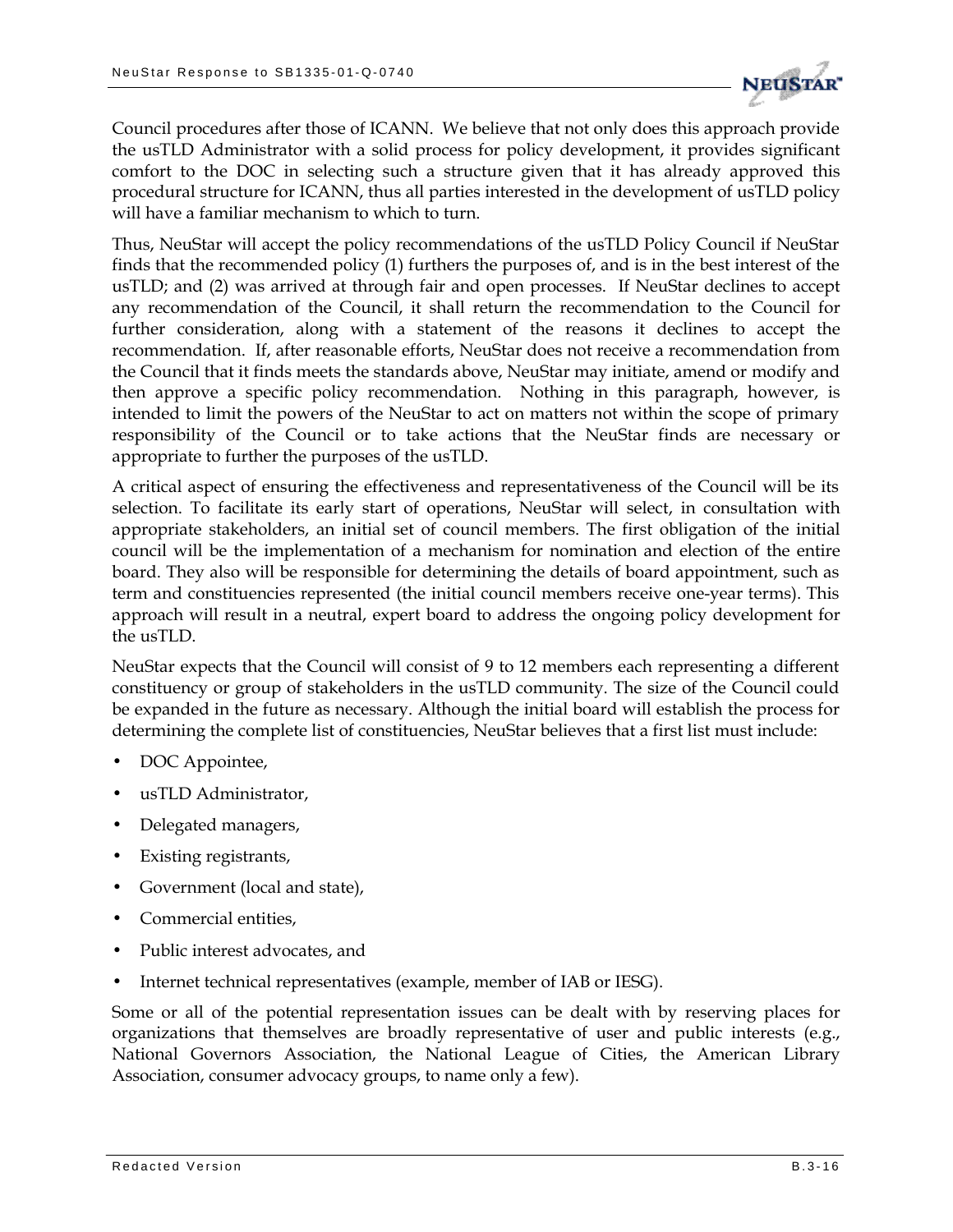

#### **Outreach Activities**

As discussed above, the Council will be a focal point for many of the outreach activities of the usTLD. In that role, the Council will be responsible for developing and enhancing the primary policy outreach activities of the usTLD Administrator. However, a number of activities already are planned by NeuStar should it be awarded administration of the usTLD.

- NeuStar will hold an initial usTLD Administrator's Forum to introduce the usTLD community to the new administrator and begin the ongoing dialog on usTLD policy and services. This forum will be held live and will make available means for teleconference/videoconference and online participation.
- NeuStar will establish on its usTLD website comprehensive information about the usTLD and how it will be operated, as well as open chat and e-mail forums to allow early discussion of users' concerns, desires and suggestions.
- Announcement of the initial Council.

In addition to these activities, during the first six months of NeuStar's operation of the usTLD, it will be in constant contact with the delegated manager and locality-based user community in developing the required report to the DOC. NeuStar also will continue its public awareness activities as discussed in Section B.2.8.

#### **Data Rights and Use Policy**

NeuStar, as a trusted neutral third-party registry, must maintain the trust of the registrars and delegated managers, as well as the end users of the usTLD. Therefore, NeuStar recognizes that the data provided by usTLD Registrars and delegated managers belong exclusively to the usTLD Registrars and delegated managers, respectively. NeuStar will not use the data obtained from registrars and delegated managers, other than for purposes of providing usTLD services and as set forth in the Registry-Registrar Agreement.

#### **Whois Policy**

According to the Intellectual Property Constituency of the Domain Name Supporting Organization of ICANN, "Reliable, current, and multi-faceted Whois sites that allow accurate and full-featured searching across all registries and registrars will help ensure the protection of copyrights and trademarks in cyberspace, as well as simultaneously protect the interests of consumers who use the Internet to make important purchasing decisions." *See Matters Related to Whois,* http://ipc.songbird.com/whois\_paper.html. A Whois search allows copyright owners to identify the site operator and/or the Internet service provider that is hosting potentially infringing materials or transmitting the infringing activities in order to identify online infringers for enforcement or licensing purposes. Trademark owners undertake Whois searches in an attempt to avoid possible conflicts, as well as to cure unauthorized and confusing uses of their mark.

In addition, Whois is a useful tool for consumers seeking to identify online merchants, the source of unsolicited e-mail, and so forth. Finally, many law enforcement agencies, including the Federal Bureau of Investigations, state and local police departments, and public safety watch groups including the Center for Missing Children also rely heavily on the publiclyavailable Whois database to prevent and apprehend criminal behavior.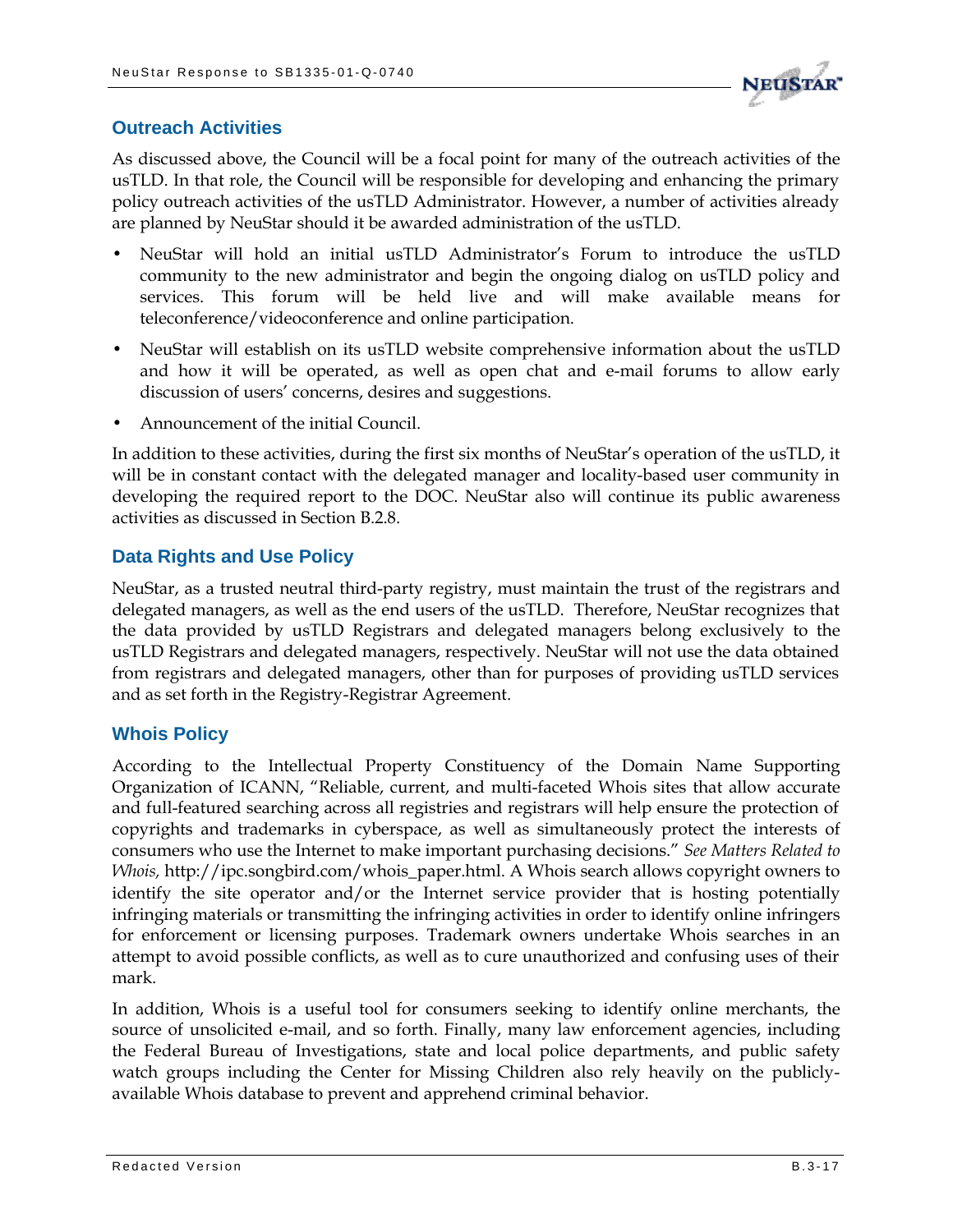

NeuStar recognizes, however, that unfettered access to public Whois information also raises a number of significant privacy concerns, not the least of which is the ease with which this oftenpersonal information can be obtained. In addition, some believe that the current state of privacy protections with respect to the Whois database essentially eliminates the ability of Internet users to anonymously register domain names. Finally, many people who register domain names, especially those who register domain names for noncommercial or personal purposes, are unaware that their home address and phone number will immediately become available to any Internet user in the world.

NeuStar understands that ICANN and the Domain Name Supporting Organization are currently addressing issues surrounding the Whois database and its use by the Internet Community. NeuStar will closely monitor the activities of the DNSO and ICANN as well as initiate its own analysis of the issues through the Council, as set forth above.

#### **NeuStar's Whois Service**

NeuStar's Whois service, modeled in part after a Whois solution that has been adopted by ICANN and has gained acceptance with the Internet community, will provide a central, openly accessible system for information regarding a particular domain name registration in the usTLD. This centralized "thick" Whois repository for the Whois information will be designed for robustness, availability, and performance.

In designing the Whois service for the usTLD, NeuStar reviewed current approaches to the service offered by other ccTLD administrators as well as by the various gTLD operators. NeuStar believes that aspects of the current approach offered by the .name gTLD balances both the need for easy access to the Whois database by legitimate users, including intellectual property owners, law enforcement, and consumer organizations, but also takes into consideration relevant privacy concerns of those whose information is contained within the Whois database.

The usTLD Administrator will make available both a web-based and Port 43 Whois interface on its web site which can also be linked to by each usTLD Registrar that is a party to a Registry-Registrar Agreement with NeuStar. The information available in the Whois database will be returned as a result of a query.

As required in the RFQ, NeuStar's Whois database will allow for multiple string and field searching through a free, public, web-based interface. Although NeuStar's system will be engineered to handle high transaction loads, unreasonable levels of traffic resulting from "data mining" activities common on the Internet could hamper public availability and quality of Whois services. Therefore, this interface will provide up to seventy-five (75) responses to any given query. Recognizing that many users, including law enforcement and intellectual property owners, have a legitimate need for more robust searching capabilities, NeuStar also will provide a Whois-like directory service that will provide responses to queries in excess of seventy-five and will permit sub-string (wildcard) and more advanced Boolean searching.

#### **The Whois Report**

The Whois report shall contain the following information:

- The domain name registered;
- The IP address and corresponding names of the primary and secondary nameservers for the registered name;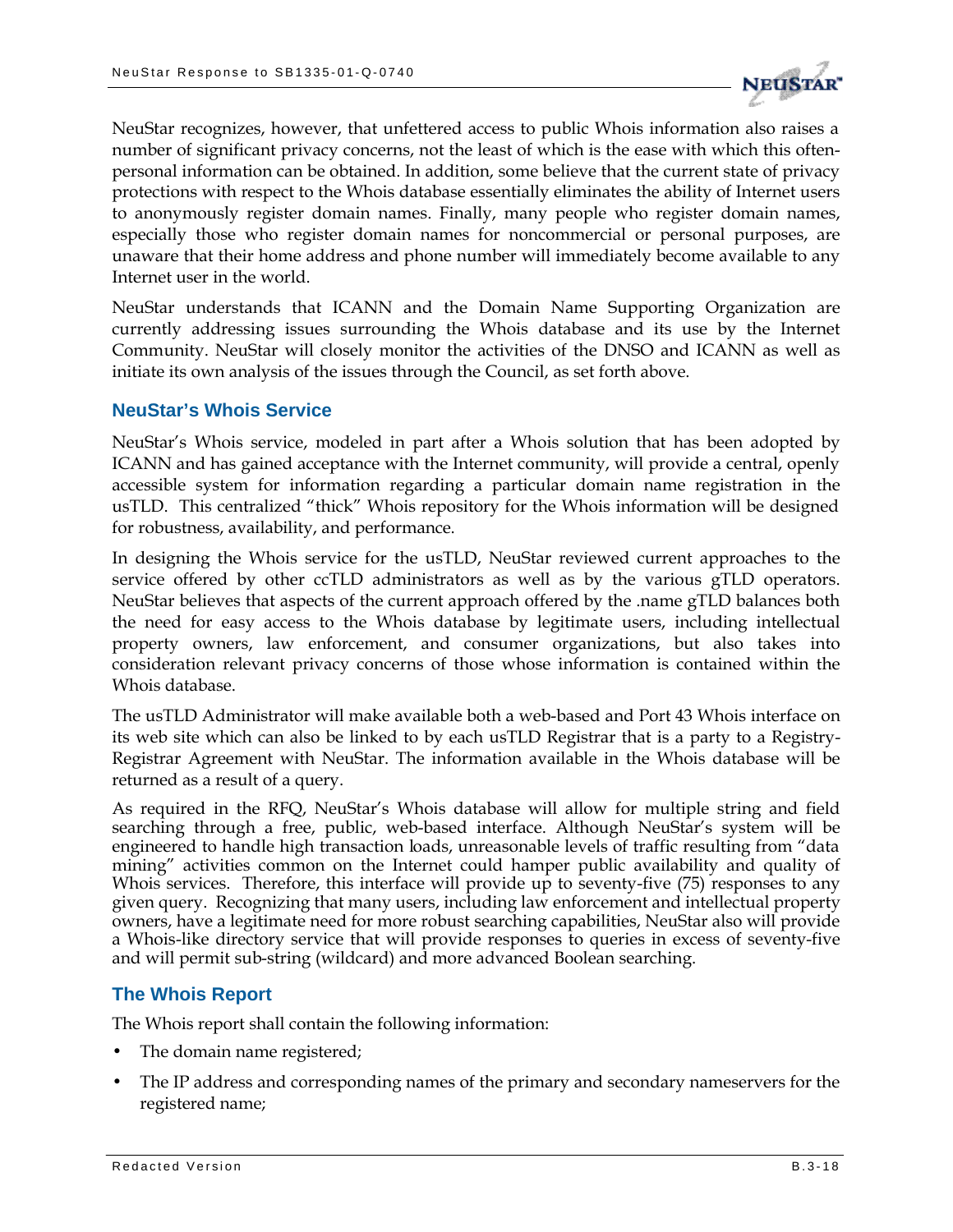

- The registrar name and URL or, where appropriate, the identity of the delegated manager under which the name is registered;
- The original creation date and term of the registration;
- The name and postal address of the domain name registrant;
- The name, postal address, e-mail address, voice telephone number, and (where available) fax number of the billing contact for the name registered;
- The name, postal address, e-mail address, voice telephone number, and (where available) fax number of the technical contact for the name registered; and
- The name, postal address, e-mail address, voice telephone number, and (where available) fax number of the administrative contact for the name registered.

Whois service will be subject to certain terms and conditions. The additional terms and conditions are intended to prevent the unauthorized use of Whois information for purposes such as unsolicited marketing, e-mail (spamming), and other unlawful purposes.

When requesting the Whois report, the requestor must provide the following information:

- A declaration that the data is being requested for a lawful reason, and that the data will not be used for marketing purposes, spamming, or any other improper purpose.
- A declaration that the reason for collecting the data is to protect legal rights and obligations. Such a reason could be, but is not limited to:
	- − Investigating and defending a possible violation of intellectual property
	- − Seeking information for use by a law enforcement agency or consumer protection group
	- − Information collected for use within the applicable Dispute Resolution Procedures under the usDRP or Nexus Dispute Policy, or
	- − Gathering or collecting information in pursuit of enforcing legal rights and/or remedies
- The name, postal address, e-mail address, voice telephone number and (where available) fax number of the requestor, and declaration that this information is correct.

Data collected from or about requestors will be used only to document the request and will not be used for any commercial purpose whatsoever.

NeuStar will reserve the right to prevent access to the Whois service to any individual, entity, or organization that it has reason to believe has violated the above terms and conditions of the Whois service.

#### **Enforcement of Accurate Contact and Whois Information**

Section 3.7.7 of the draft Registrar Accreditation Agreement provides in pertinent part that a Registrar shall require all registrants to enter into a registration agreement with a registrar including at least the following provisions:

3.7.7.1 [Registrant] shall provide to Registrar accurate and reliable contact details and promptly correct and update them during the term of the [Registrant] registration, including: the full name, postal address, e-mail address, voice telephone number, and fax number if available of the [Registrant]; name of authorized person for contact purposes in the case of an [Registrant] that is an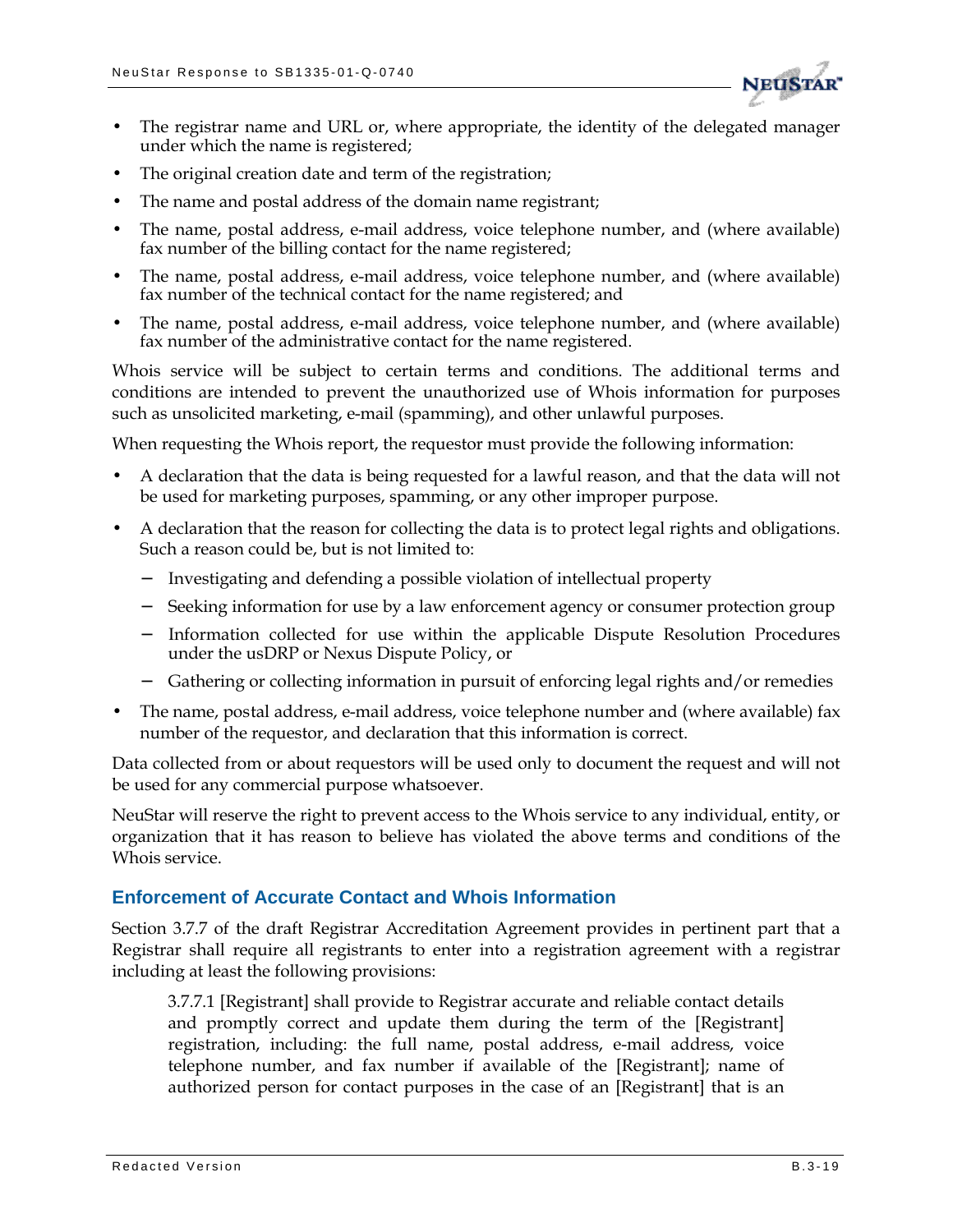

organization, association, or corporation; and the data elements listed in Subsections 3.3.1.2, 3.3.1.7 and 3.3.1.8.

3.7.7.2 A [Registrant]'s willful or grossly negligent provision of inaccurate or unreliable information, its willful or grossly negligent failure promptly to update information provided to Registrar, or its failure to respond for over fifteen (15) calendar days to inquiries by Registrar concerning the accuracy of contact details associated with the [Registrant]'s registration shall constitute a material breach of the [Registrant]'s Registration Agreement with the registrar and be a basis for cancellation of the [Registrant] registration.

Although this requirement has been in ICANN's Accreditation Agreement for Registrars in the .com, .net and .org TLDs since 1998, historically, the registrar community has largely ignored these provisions. As a result, this has led to an increase in inaccurate, false or out of date information in the Whois database.

NeuStar, as the administrator for the usTLD, will adopt additional provisions in both the Accreditation Agreement, the Registry-Registrar Agreement, and the Delegated Manager Agreement that would ensure that registrars and delegated managers take affirmative steps to enforce its agreements with its own registrants. For Example, NeuStar will require that registrars accept written complaints from third parties regarding false and/or inaccurate Whois data of domain name registrants. No later than thirty (30) days after receipt of a written complaint, the registrar shall be required to conduct an initial investigation into the accuracy of the Whois contact information. If the registrar determines that the information is either false, inaccurate or not up to date, the registrar will be required to issue a notice to the registrant stating that it believes that the information contained in the registrant's Whois record may be false, inaccurate or not up to date. The registrant shall be required to update its contact information no later than thirty (30) calendar days of the date of such notice. If, within thirty (30) days, the registrant can either (i) show that it has not provided false or inaccurate contact information or (ii) provide the updated Whois information, then the registrant will be allowed to maintain its usTLD domain name registration. If, however, after thirty (30) days, the registrant either does not respond to the registrar's notice or is unable to provide true and accurate contact information, the registrant shall be deemed to have breached its registration agreement and the registrar shall be required to delete the registration. The registrar shall not be required to refund any fees paid by the registrant if the registrar terminates a registrant's registration agreement due to its enforcement of this provision.

#### **Reserved Names Policy**

Consistent with existing policies and subject to approval by the DOC, NeuStar, as the usTLD Administrator proposes to reserve from registration by the general public certain second level domain names. The reservation of such names will be made to prevent their improper use in the marketplace and/or to permit the usTLD Administrator to introduce important new services and enhancements to the usTLD. Moreover, responsible management of some of the listed names will maximize utility of these second level domains and can uniquely serve the public interest if administered by a responsible party.

The draft list that follows is intended to be illustrative rather than definitive. NeuStar will work collaboratively with DOC and the Council to finalize a list that will responsively preserve second level names in order to: prevent confusion; serve a public need; prevent theft of phone numbers, social security numbers and zip codes, and/or represent possible future enhancement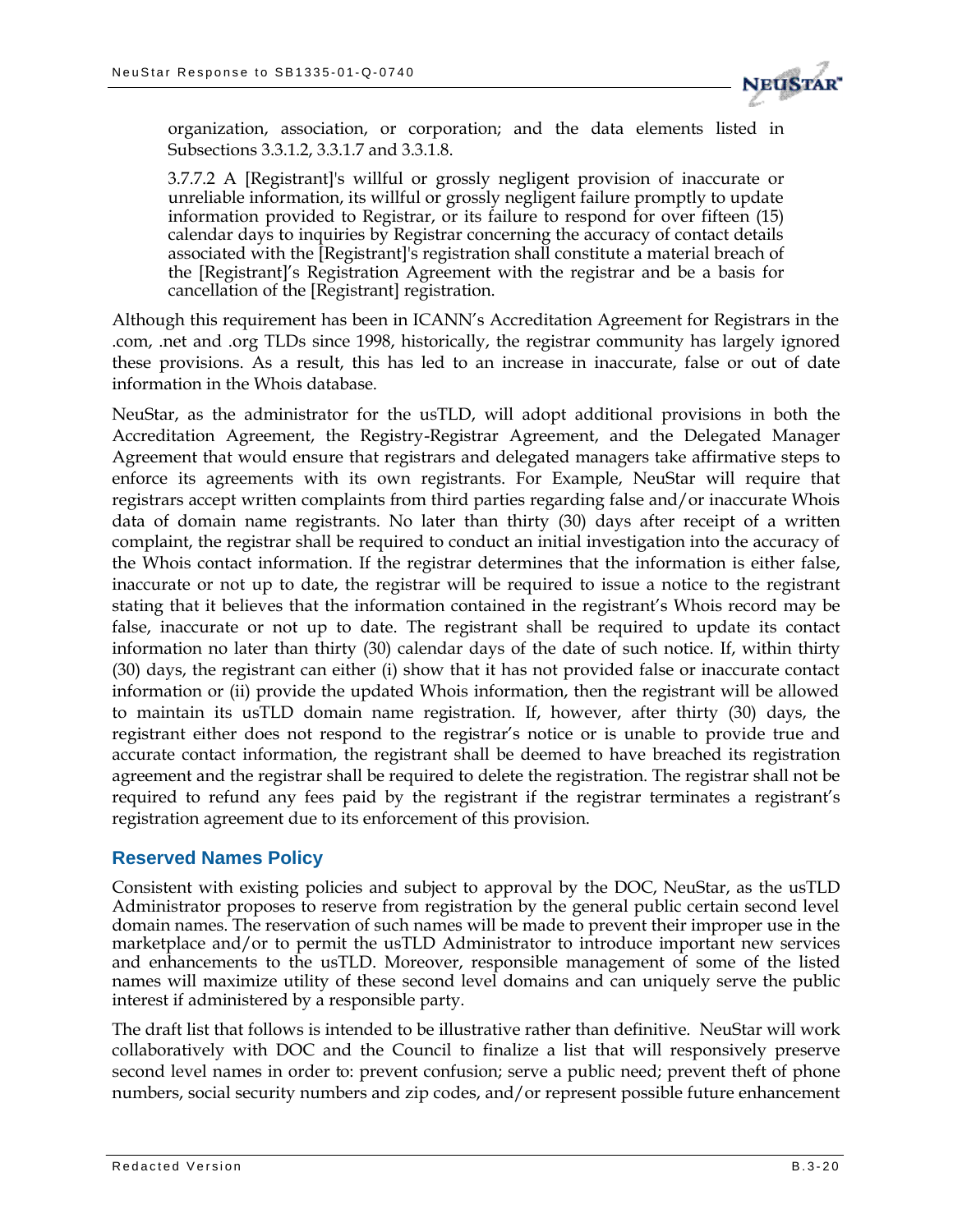

of the usTLD space. Once a proposed definitive list is developed, it will be submitted to the DOC for approval.

All single-character labels

All two-character ISO 3166 country codes or United States Postal codes in addition to the state codes already reserved, shall be initially reserved to avoid conflict with the other country codes and the states.

Names and abbreviations for federal government agencies and divisions (e.g., Department of Commerce, army, navy, air force, DOC, DOD, NTIA).

All numbers five digits or greater and all numbers in the form, five digits-four digits

| aso          | iana           |
|--------------|----------------|
| dnso         | iana-servers   |
| Icann        | iesg           |
| internic     | ietf           |
| pso          | irtf           |
| afrinic      | istf           |
| Apnic        | lacnic         |
| arin         | latnic         |
| example      | rfc-editor     |
| gtld-servers | ripe           |
| Iab          | root servers   |
| Pro          | nic            |
| aero         | whois          |
| arpa         | <b>WWW</b>     |
| biz          | kids           |
| com          | $\mathbf{XXX}$ |
| coop         | park           |
| edu          | zip            |
| gov          | geo            |
| info         | locate         |
| int          | scholarship    |
| mil          | whitehouse     |
| museum       | veterans       |
| name         | library        |
| net          | school         |
| org          | 911            |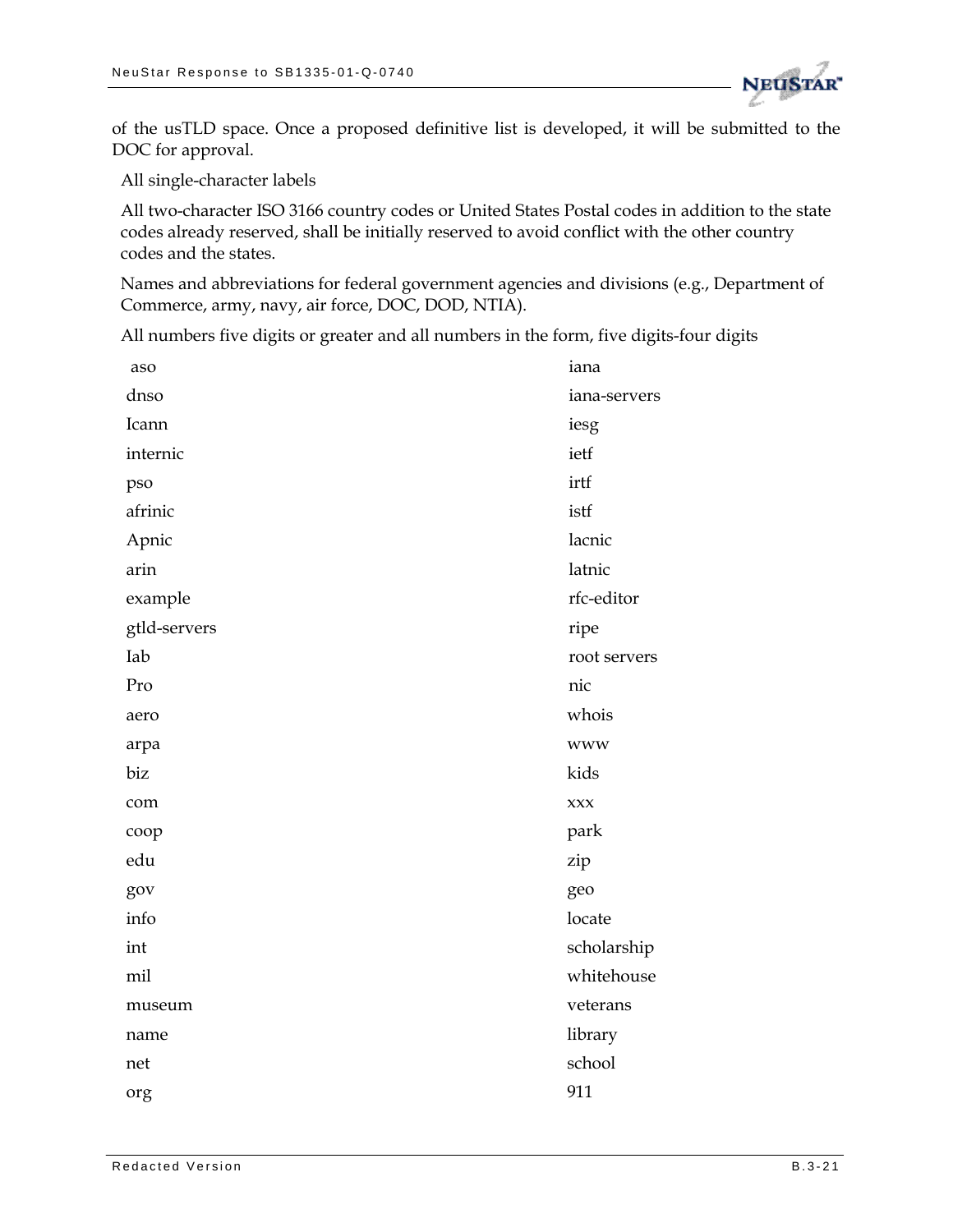

# **usTLD Dispute-Resolution Policies**

## **General Information**

All usTLD Accredited Registrars in the usTLD shall follow the usTLD Dispute Resolution Policy (referred to as the "USDRP"). The USDRP, is incorporated by reference into all usTLD Registration Agreements, and sets forth the terms and conditions in connection with a dispute relating to alleged bad faith domain name registrations as well as violations of the United States Nexus Requirement.

To invoke the policy, a trademark owner should either (a) file a complaint in a court of proper jurisdiction against the domain name holder (or where appropriate an in-rem action concerning the domain name) or (b) in cases of abusive registration submit a complaint to an approved dispute-resolution service provider (see below for a list and links).

## **Principal Documents**

The following documents provide details:

- **usTLD Dispute Resolution Policy—**This policy is followed by all registrars.
- **Rules for usTLD Dispute Resolution Policy—**These rules are followed by all dispute-resolution service providers, with supplementation by each provider's supplemental rules.
- **Current usTLD Dispute Resolution Provider—**American Arbitration Association.
- **Nexus Dispute Policy**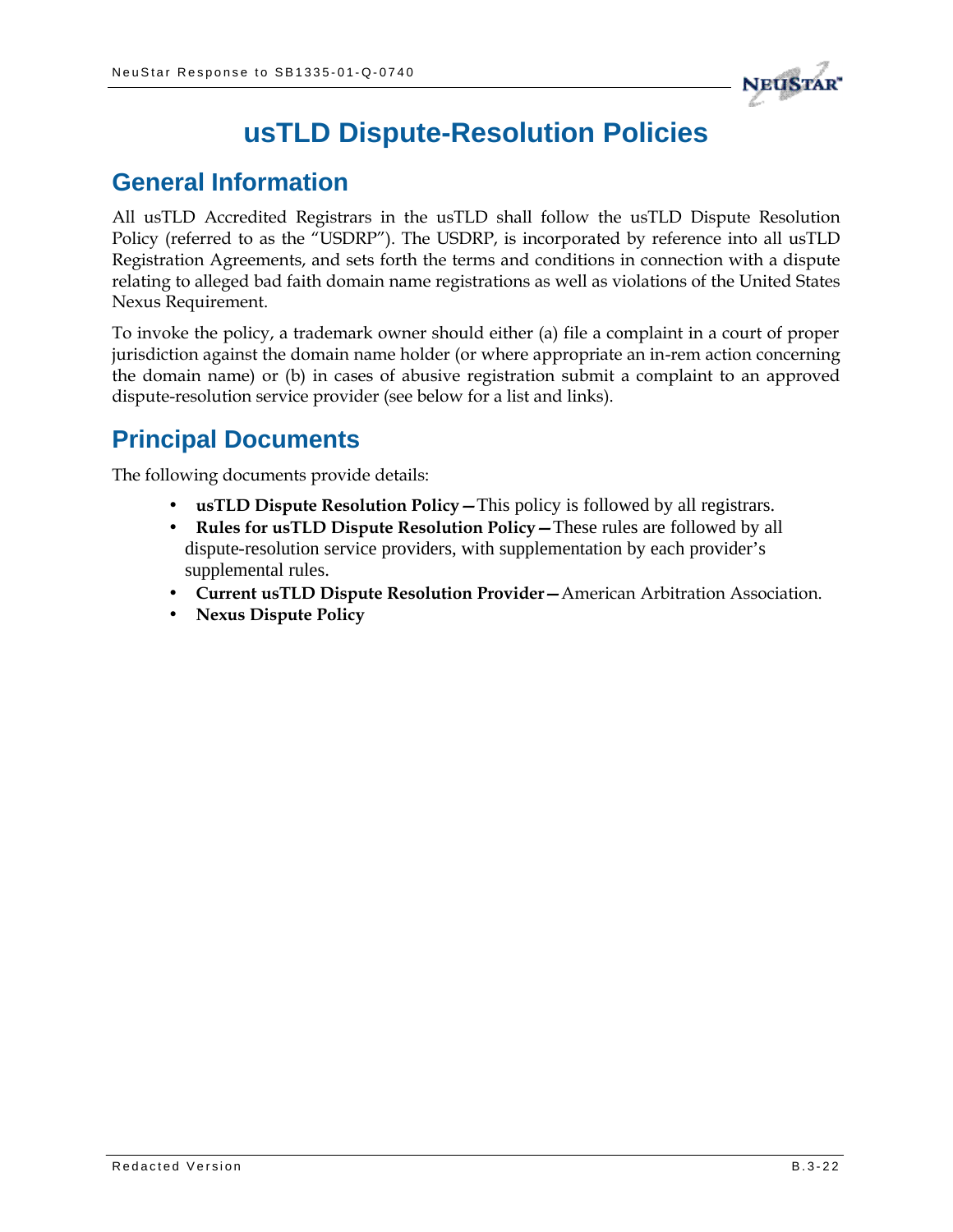

**NOTE: This policy is between the usTLD Registrar and its customer (the domain name holder or registrant).** Thus, the policy uses "we" and "our" to refer to the registrar and it uses "you" and "your" to refer to the domain name holder.

## **usTLD Dispute Resolution Policy**

(As Approved by the United States Department of Commerce on \_\_\_\_\_ \_\_, 2001)

- **1. Purpose—**This usTLD Dispute Resolution Policy (the "Policy") has been adopted by the United States Department of Commerce ("DOC"). It is incorporated by reference into the usTLD Registration Agreement, and sets forth the terms and conditions in connection with a dispute between you (as the registrant) and any party other than us (as the registrar) or the registry administrator for the usTLD (as the "Registry") over the registration and use of an Internet domain name registered by you. Proceedings under Paragraph 4 of this Policy will be conducted according to the Rules for the usTLD Dispute Resolution Policy (the "Rules"), which are available at \_\_\_\_\_\_\_\_\_\_\_\_\_\_, and the selected administrative-dispute-resolution service provider's supplemental rules.
- **2. Your Representations—**By applying to register a domain name, or by asking us to maintain or renew a domain name registration, you hereby represent and warrant to us that (a) the statements that you made in your usTLD Registration Agreement are complete and accurate; (b) to your knowledge, the registration of the domain name will not infringe upon or otherwise violate the rights of any third party; (c) you are not registering the domain name for an unlawful purpose; and (d) you will not knowingly use the domain name in violation of any applicable laws or regulations. It is your responsibility to determine whether your domain name registration infringes or violates someone else's rights.
- **3. Cancellations, Transfers, and Changes—**We will cancel, transfer or otherwise make changes to a domain name registration that is subject to this Policy under the following circumstances:
	- a. Subject to the provisions of Paragraph 8, our receipt of written or appropriate electronic instructions from you or your authorized agent to take such action;
	- b. Our receipt of an order from a court or arbitral tribunal, in each case of competent jurisdiction, requiring such action; and/or
	- c. Our receipt of a decision of an Administrative Panel requiring such action in any administrative proceeding to which you were a party and which was conducted under this Policy or a later version of this Policy adopted by the DOC.

We may also cancel, transfer or otherwise make changes to a domain name registration in accordance with the terms of your Registration Agreement or other legal requirements.

**4. Mandatory Administrative Proceeding—**This Paragraph sets forth the type of disputes for which you are required to submit to a mandatory administrative proceeding. These proceedings will be conducted before one of the administrative-dispute-resolution service providers listed at \_\_\_\_\_\_\_\_\_\_\_\_\_\_\_\_\_\_\_\_ (each, a "Provider").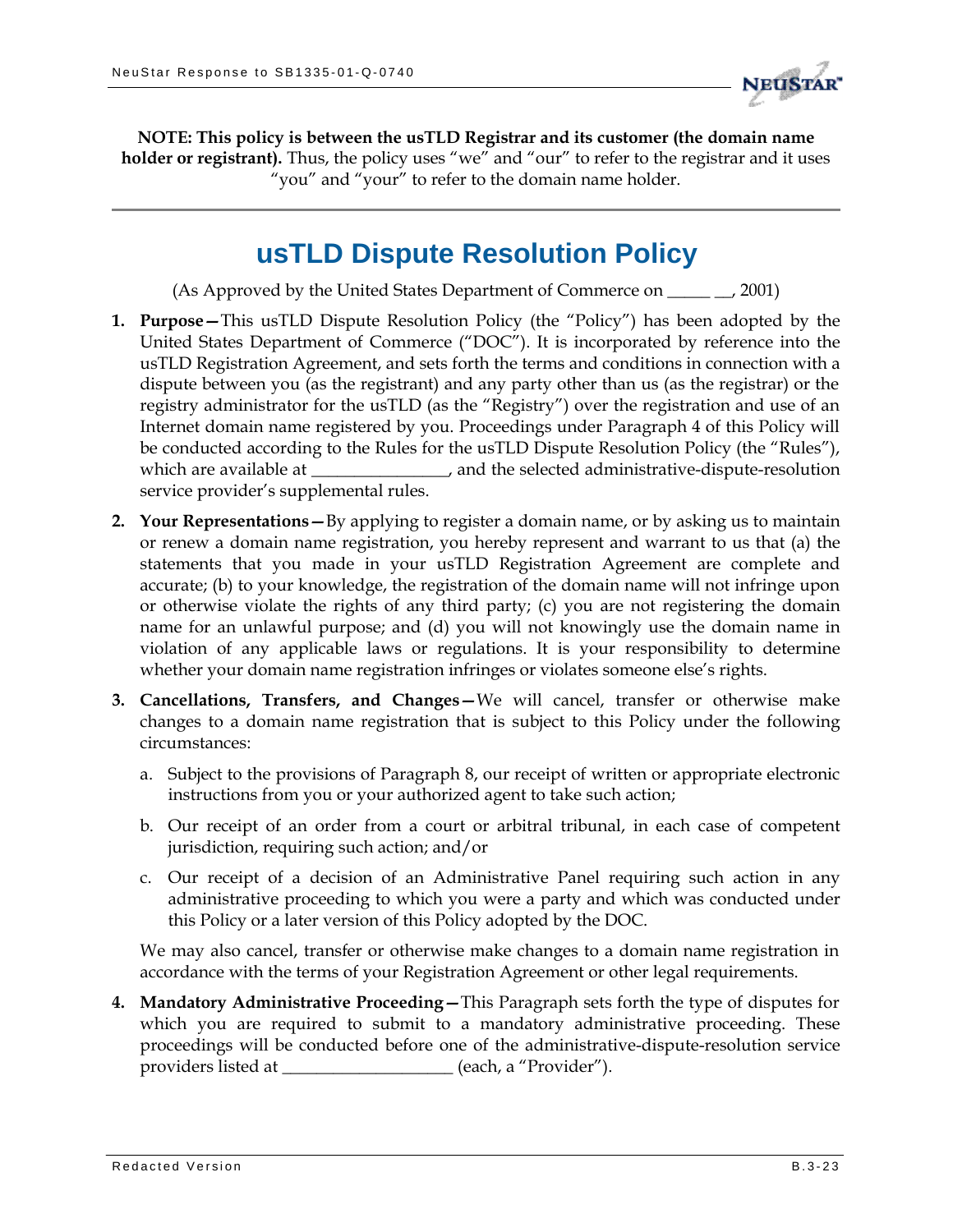

- **a. Applicable Disputes—**You are required to submit to a mandatory administrative proceeding in the event that a third party (a "complainant") asserts to the applicable Provider, in compliance with the Rules, that:
	- i. Your domain name is identical or confusingly similar to a trademark or service mark in which the complainant has rights; and
	- ii. You have no rights or legitimate interests in respect of the domain name; and
	- iii. Your domain name has been registered in bad faith or is being used in bad faith.

In the administrative proceeding, the complainant must prove that each of these three elements is present.

- **b. Evidence of Registration or Use in Bad Faith—**For the purposes of Paragraph  $4(a)(1)(iii)$ , the following circumstances, in particular but without limitation, if found by the Panel to be present, shall be evidence of the registration or use of a domain name in bad faith:
	- i. Circumstances indicating that you have registered or you have acquired the domain name primarily for the purpose of selling, renting, or otherwise transferring the domain name registration to the complainant who is the owner of the trademark or service mark or to a competitor of that complainant, for valuable consideration in excess of your documented out-of-pocket costs directly related to the domain name; or
	- ii. You have registered the domain name in order to prevent the owner of the trademark or service mark from reflecting the mark in a corresponding domain name; or
	- iii. You have registered the domain name primarily for the purpose of disrupting the business of a competitor; or
	- iv. By using the domain name, you have intentionally attempted to attract, for commercial gain, Internet users to your web site or other on-line location, by creating a likelihood of confusion with the complainant's mark as to the source, sponsorship, affiliation, or endorsement of your web site or location or of a product or service on your web site or location.
- **c. How to Demonstrate Your Rights to and Legitimate Interests in the Domain Name in Responding to a Complaint—**When you receive a complaint, you should refer to the Rules in determining how your response should be prepared. Any of the following circumstances, in particular but without limitation, if found by the Panel to be proved based on its evaluation of all evidence presented, shall demonstrate your rights or legitimate interests to the domain name for purposes of Paragraph 4(a)(ii):
	- i. You are the owner or beneficiary of a trade or service mark that is identical to the domain name; or
	- ii. Before any notice to you of the dispute, your use of, or demonstrable preparations to use, the domain name or a name corresponding to the domain name in connection with a bona fide offering of goods or services; or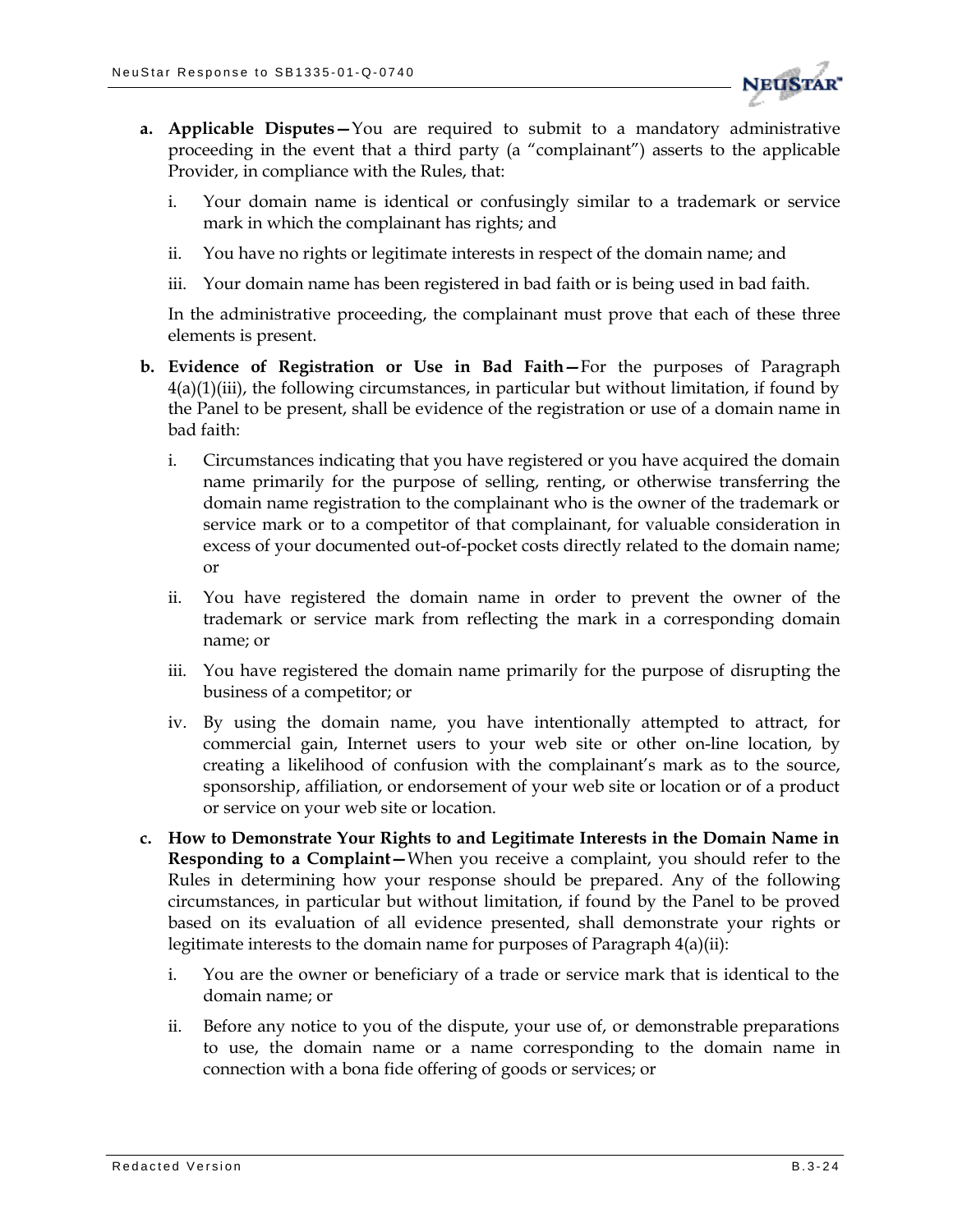

- iii. You (as an individual, business, or other organization) have been commonly known by the domain name, even if you have acquired no trademark or service mark rights; or
- iv. You are making a legitimate noncommercial or fair use of the domain name, without intent for commercial gain to misleadingly divert consumers or to tarnish the trademark or service mark at issue.
- **d. Selection of Provider—**The complainant shall select the Provider from among those approved by DOC by submitting the complaint to that Provider. The selected Provider will administer the proceeding, except in cases of consolidation as described in Paragraph 4(f).
- **e. Initiation of Proceeding and Process and Appointment of Administrative Panel—**The Rules state the process for initiating and conducting a proceeding and for appointing the panel that will decide the dispute (the "Administrative Panel").
- **f. Consolidation—**In the event of multiple disputes between you and a complainant, either you or the complainant may petition to consolidate the disputes before a single Administrative Panel. This petition shall be made to the first Administrative Panel appointed to hear a pending dispute between the parties. This Administrative Panel may consolidate before it any or all such disputes in its sole discretion, provided that the disputes being consolidated are governed by this Policy or a later version of this Policy adopted by DOC.
- **g. Fees—**All fees charged by a Provider in connection with any dispute before an Administrative Panel pursuant to this Policy shall be paid by the complainant, except in cases where you elect to expand the Administrative Panel from one to three panelists as provided in Paragraph 5(b)(iv) of the Rules, in which case all fees will be split evenly by you and the complainant.
- **h. Our Involvement in Administrative Proceedings—**We do not, and will not, participate in the administration or conduct of any proceeding before an Administrative Panel. In addition, we will not be liable as a result of any decisions rendered by the Administrative Panel.
- **i. Remedies—**The remedies available to a complainant pursuant to any proceeding before an Administrative Panel shall be limited to requiring the cancellation of your domain name or the transfer of your domain name registration to the complainant.
- **j. Notification and Publication—**The Provider shall notify us of any decision made by an Administrative Panel with respect to a domain name you have registered with us. All decisions under this Policy will be published in full over the Internet, except when an Administrative Panel determines in an exceptional case to redact portions of its decision.
- **k. Availability of Court Proceedings—**The mandatory administrative proceeding requirements set forth in Paragraph 4 shall not prevent either you or the complainant from submitting the dispute to a court of competent jurisdiction for independent resolution before such mandatory administrative proceeding is commenced or after such proceeding is concluded. If an Administrative Panel decides that your domain name registration should be canceled or transferred, we will wait ten (10) business days (as observed in the location of our principal office) after we are informed by the applicable Provider of the Administrative Panel's decision before implementing that decision. We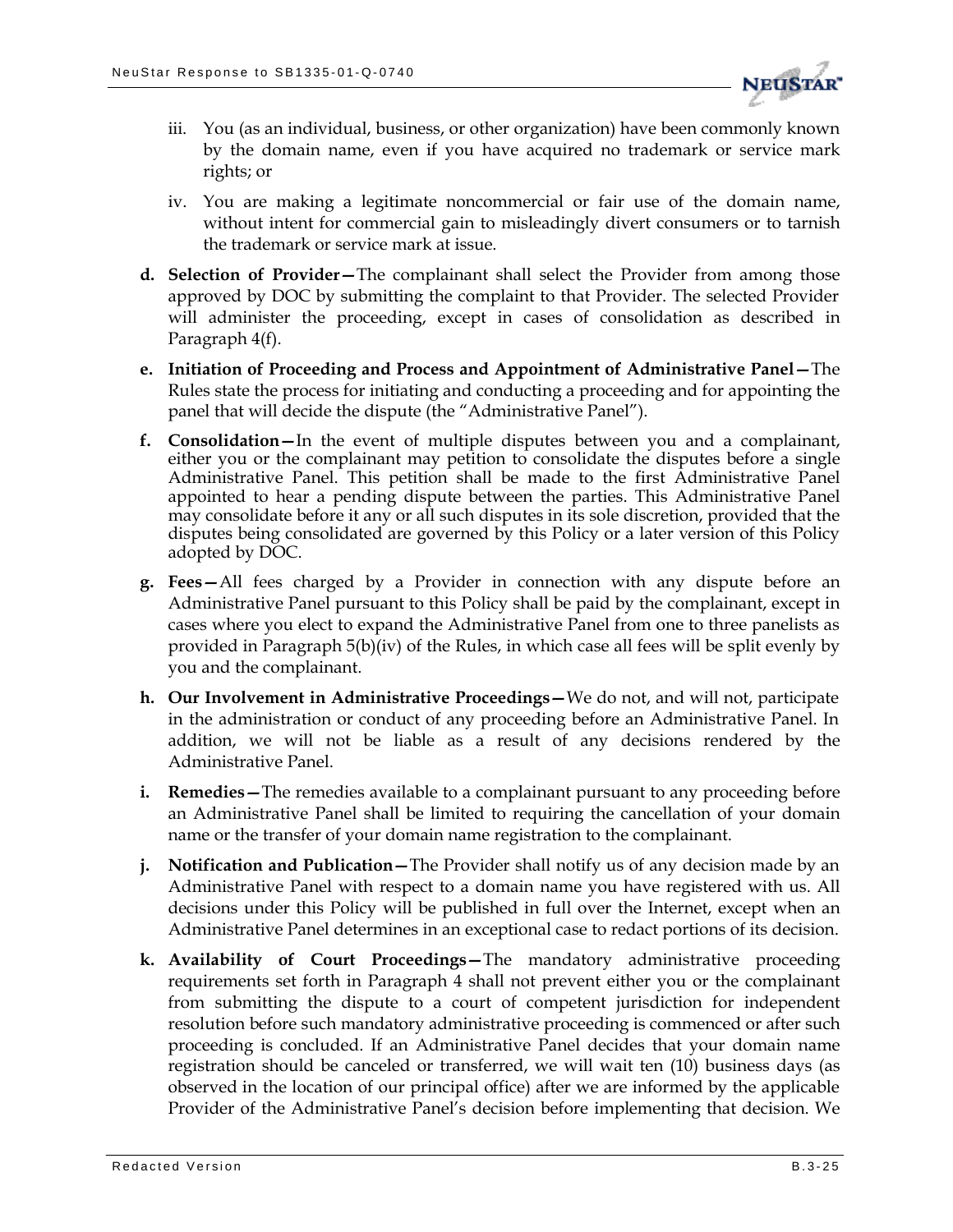

will then implement the decision unless we have received from you during that ten (10) business day period official documentation (such as a copy of a complaint, file-stamped by the clerk of the court) that you have commenced a lawsuit against the complainant in a jurisdiction to which the complainant has submitted under Paragraph 3 of the Rules. (In general, that jurisdiction is either the location of our principal office or of your address as shown in our Whois database. If we receive such documentation within the ten (10) business day period, we will not implement the Administrative Panel's decision, and we will take no further action, until we receive (i) evidence satisfactory to us of a resolution between the parties; (ii) evidence satisfactory to us that your lawsuit has been dismissed or withdrawn; or (iii) a copy of an order from such court dismissing your lawsuit or ordering that you do not have the right to continue to use your domain name.

- **5. All Other Disputes and Litigation—**All other disputes between you and any party other than us regarding your domain name registration that are not brought pursuant to the mandatory administrative proceeding provisions of Paragraph 4 shall be resolved between you and such other party through any court, arbitration or other proceeding that may be available.
- **6. Our Involvement in Disputes—**We will not participate in any way in any dispute between you and any party other than us regarding the registration and use of your domain name. You shall not name us as a party or otherwise include us in any such proceeding. In the event that we are named as a party in any such proceeding, we reserve the right to raise any and all defenses deemed appropriate, and to take any other action necessary to defend ourselves.
- **7. Maintaining the Status Quo—**We will not cancel, transfer, activate, deactivate, or otherwise change the status of any domain name registration under this Policy except as provided in Paragraph 3 above.

#### **8. Transfers During a Dispute**

- **a. Transfers of a Domain Name to a New Holder—**You may not transfer your domain name registration to another holder (i) during a pending administrative proceeding brought pursuant to Paragraph 4 or for a period of fifteen (15) business days (as observed in the location of our principal place of business) after such proceeding is concluded; or (ii) during a pending court proceeding or arbitration commenced regarding your domain name unless the party to whom the domain name registration is being transferred agrees, in writing, to be bound by the decision of the court or arbitrator. We reserve the right to cancel any transfer of a domain name registration to another holder that is made in violation of this subparagraph.
- **b. Changing Registrars—**You may not transfer your domain name registration to another registrar during a pending administrative proceeding brought pursuant to Paragraph 4 or for a period of fifteen (15) business days (as observed in the location of our principal place of business) after such proceeding is concluded. You may transfer administration of your domain name registration to another registrar during a pending court action or arbitration, provided that the domain name you have registered with us shall continue to be subject to the proceedings commenced against you in accordance with the terms of this Policy. In the event that you transfer a domain name registration to us during the pendency of a court action or arbitration, such dispute shall remain subject to the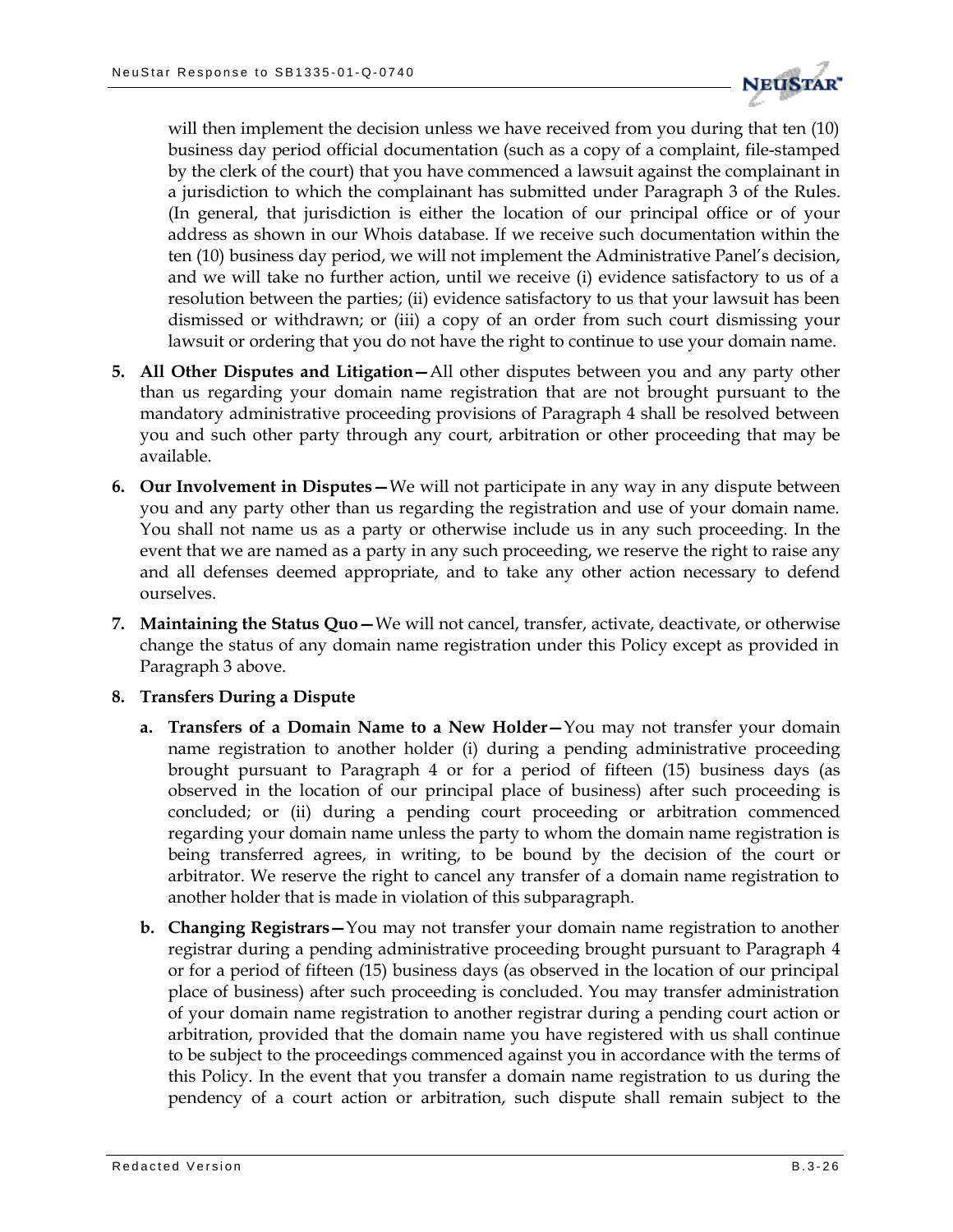

domain name dispute policy of the registrar from which the domain name registration was transferred.

**9. Policy Modifications—**We reserve the right to modify this Policy at any time with the permission of DOC. We will post our revised Policy at <URL> at least thirty (30) calendar days before it becomes effective. Unless this Policy has already been invoked by the submission of a complaint to a Provider, in which event the version of the Policy in effect at the time it was invoked will apply to you until the dispute is over, all such changes will be binding upon you with respect to any domain name registration dispute, whether the dispute arose before, on or after the effective date of the change. In the event that you object to a change in this Policy, your sole remedy is to cancel your domain name registration with us, provided that you will not be entitled to a refund of any fees you paid to us. The revised Policy will apply to you until you cancel your domain name registration.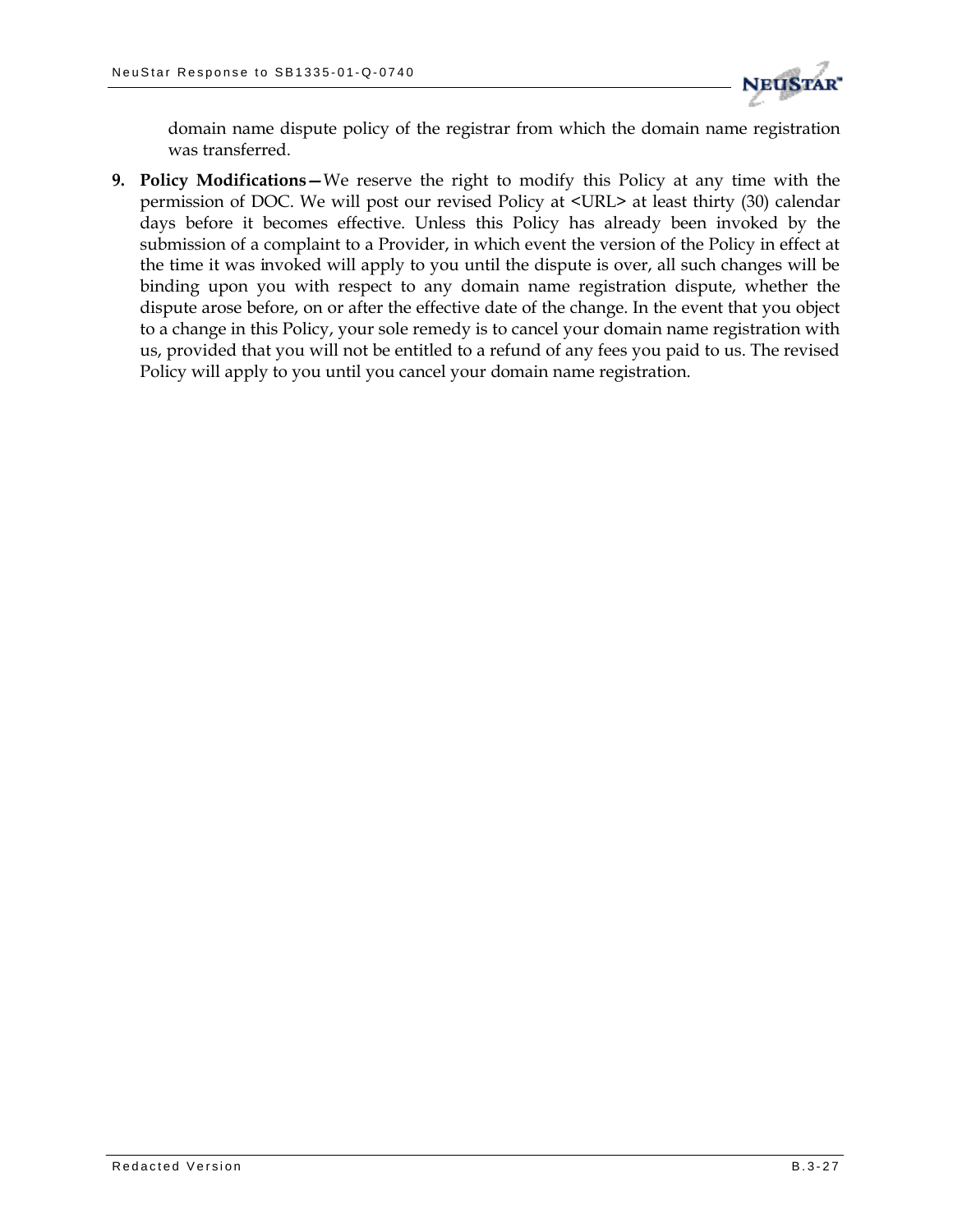

# **Rules for Uniform Domain Name Dispute Resolution Policy (the "Rules")**

(As Approved by DOC on \_\_\_\_\_\_\_ \_\_, 2001)

Administrative proceedings for the resolution of disputes under the Uniform Dispute Resolution Policy adopted by DOC shall be governed by these Rules and also the Supplemental Rules of the Provider administering the proceedings, as posted on its web site.

#### **1. Definitions**

In these Rules:

**Complainant** means the party initiating a complaint concerning a domain name registration.

**DOC** refers to the United States Department of Commerce.

**Mutual Jurisdiction** means a court jurisdiction at the location of either (a) the principal office of the Registrar of the domain name in question, or (b) the domain name holder's address as shown for the registration of the domain name in Registrar's Whois database at the time a complaint is submitted to a Provider.

**Panel** means an administrative panel appointed by a Provider to decide a complaint concerning a domain name registration.

**Panelist** means an individual appointed by a Provider to be a member of a Panel.

**Party** means a Complainant or a Respondent.

**Policy** means the usTLD Dispute Resolution Policy that is incorporated by reference and made a part of the Registration Agreement.

**Provider** means a dispute-resolution service provider approved by DOC. A list of such Providers appears at

**Registrar** means the entity with which the Respondent has registered a domain name that is the subject of a complaint.

**Registration Agreement** means the agreement between a Registrar and a domain name holder.

**Respondent** means the holder of a domain name registration against which a complaint is initiated.

**Reverse Domain Name Hijacking** means using the Policy in bad faith to attempt to deprive a registered domain name holder of a domain name.

**Supplemental Rules** means the rules adopted by the Provider administering a proceeding to supplement these Rules. Supplemental Rules shall not be inconsistent with the Policy or these Rules and shall cover such topics as fees, word and page limits and guidelines, the means for communicating with the Provider and the Panel, and the form of cover sheets.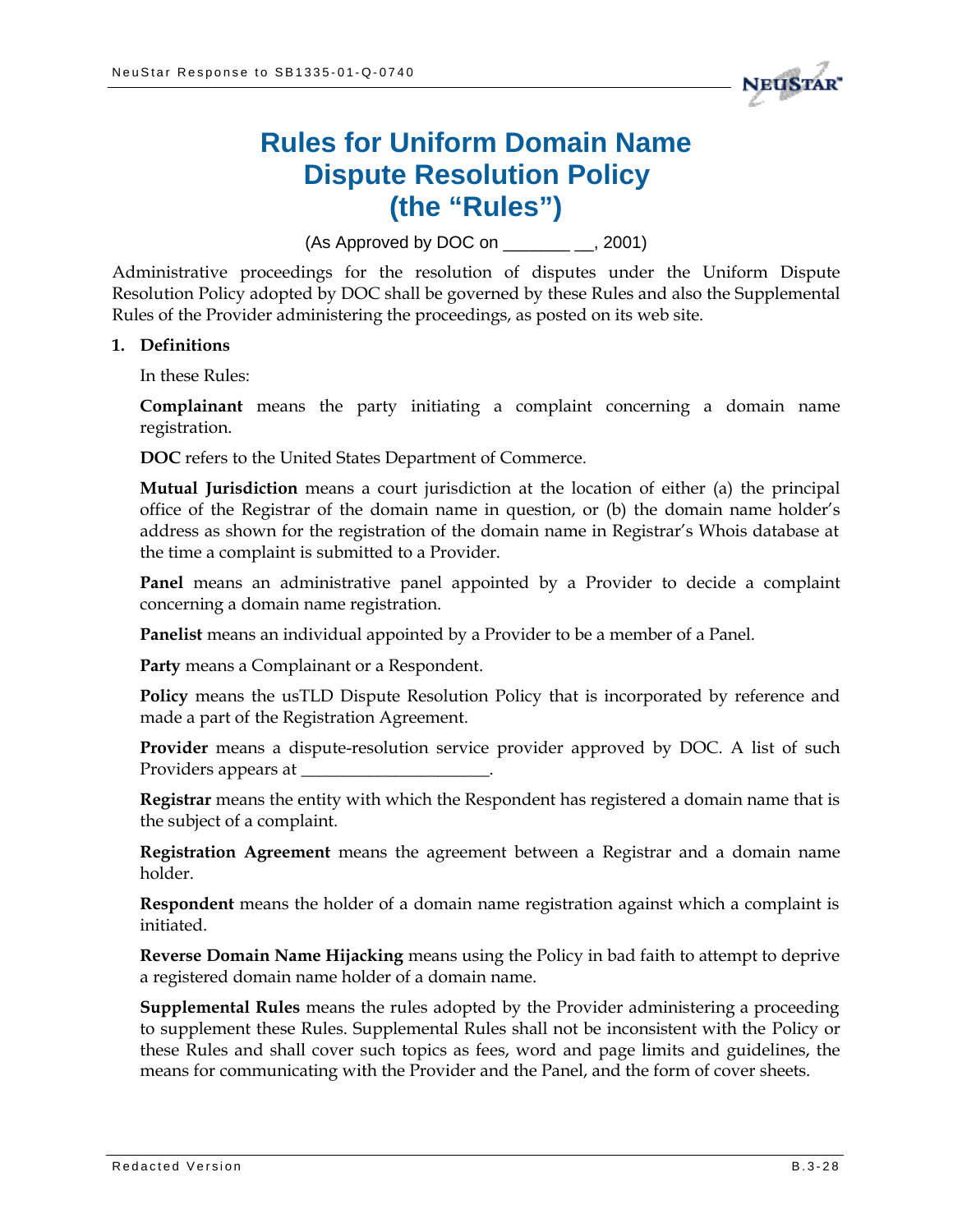

#### **2. Communications**

- a. Any written communication to the Complainant or the Respondent required under these Rules shall be made by the means specified by the Complainant or the Respondent, respectively, or in the absence of such specification:
	- i. By facsimile with a confirmation of transmission; or
	- ii. By postal or courier service, postage pre-paid and return receipt requested; or our receipt of an order from a court or arbitral tribunal, in each case of competent jurisdiction, requiring such action; and/or
	- iii. Electronically via the Internet, provided a record of its transmission is available.
- b. Any communication to the Provider or the Panel shall be made in accordance with the Provider's Supplemental Rules.
- c. All communications shall be made in the language prescribed in Paragraph 11.
- d. Either Party may update its contact details by notifying the other Party, the Provider and the Registrar.
- e. Except as otherwise provided in these Rules, or decided by a Panel, all communications provided for under these Rules shall be deemed to have been made:
	- i. If delivered by facsimile transmission, on the date shown on the confirmation of transmission; or
	- ii. If by postal or courier service, on the date marked on the receipt; or
	- iii. If via the Internet, on the date that the communication was transmitted, provided that the date of transmission is verifiable.
- f. Except as otherwise provided in these Rules, all time periods calculated under these Rules shall begin to run on the earliest date that the communication is deemed to have been made in accordance with Paragraph 2(e).
- g. Except as otherwise provided in these Rules, any communication by:
	- i. A Panel to any Party shall be copied to the Provider and to the other Party;
	- ii. The Provider, following the commencement of an administrative proceeding pursuant to Paragraph 4(c), to any Party shall be copied to the other Party; and
	- iii. A Party shall be copied to the other Party, the Panel and the Provider, as the case may be.
- h. It shall be the responsibility of the sender to retain records of the fact and circumstances of sending, which shall be available for inspection by affected parties and for reporting purposes.
- i. In the event that a Party sending a communication receives notification of non-delivery of the communication, that Party shall promptly notify the Provider of the circumstances of the notification.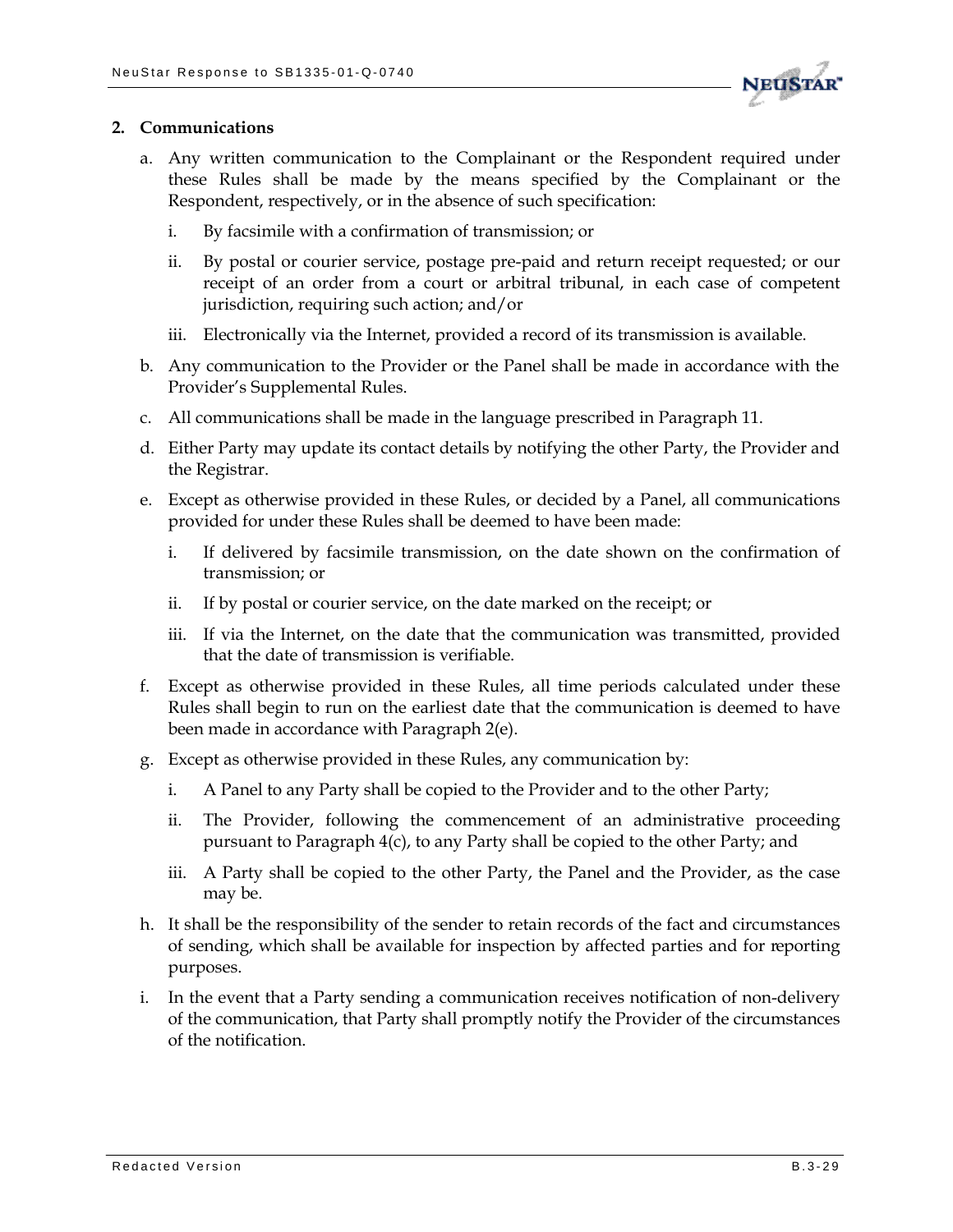

#### **3. The Complaint**

- a. Any person or entity may initiate an administrative proceeding by submitting a complaint in accordance with the Policy and these Rules to any Provider approved by DOC. (Due to capacity constraints or for other reasons, a Provider's ability to accept complaints may be suspended at times. In that event, the Provider shall refuse the submission. The person or entity may submit the complaint to another Provider.)
- b. The complaint shall be submitted in hard copy (with annexes) and in electronic form (without annexes).
- c. The complaint shall:
	- i. Request that the complaint be submitted for decision in accordance with the Policy and Rules and describe why the domain name registration should be considered subject to the Policy;
	- ii. Provide the full name, postal and e-mail addresses, and the telephone and telefax numbers of the Complainant and of any representative authorized to act for the Complainant in the administrative proceeding;
	- iii. Specify a preferred method for communications directed to the Complainant in the administrative proceeding (including person to be contacted, medium, and address information) for each of (A) electronic-only material and (B) material including hard copy;
	- iv. Designate whether Complainant elects to have the dispute decided by a singlemember or a three-member Panel and, in the event Complainant elects a threemember Panel, provide the names and contact details of three candidates to serve as one of the Panelists (these candidates may be drawn from any DOC-approved Provider's list of panelists);
	- v. Provide the full name of the Respondent and, if different from the contact details available in the Whois database for the domain name, provide all information known to the Complainant regarding how to contact Respondent or any representative of Respondent, including contact information based on precomplaint dealings;
	- vi. Specify the domain name(s) that is/are the subject of the complaint;
	- vii. Identify the Registrar(s) with whom the domain name(s) is/are registered at the time the complaint is filed;
	- viii. Specify the trademark(s) or service mark(s) on which the complaint is based and, for each mark, describe the goods or services, if any, with which the mark is used (the Complainant may also separately describe other goods and;
	- ix. Describe, in accordance with the Policy, the grounds on which the complaint is made including, in particular,
		- (1) The manner in which the domain name(s) is/are identical or confusingly similar to a trademark or service mark in which the Complainant has rights; and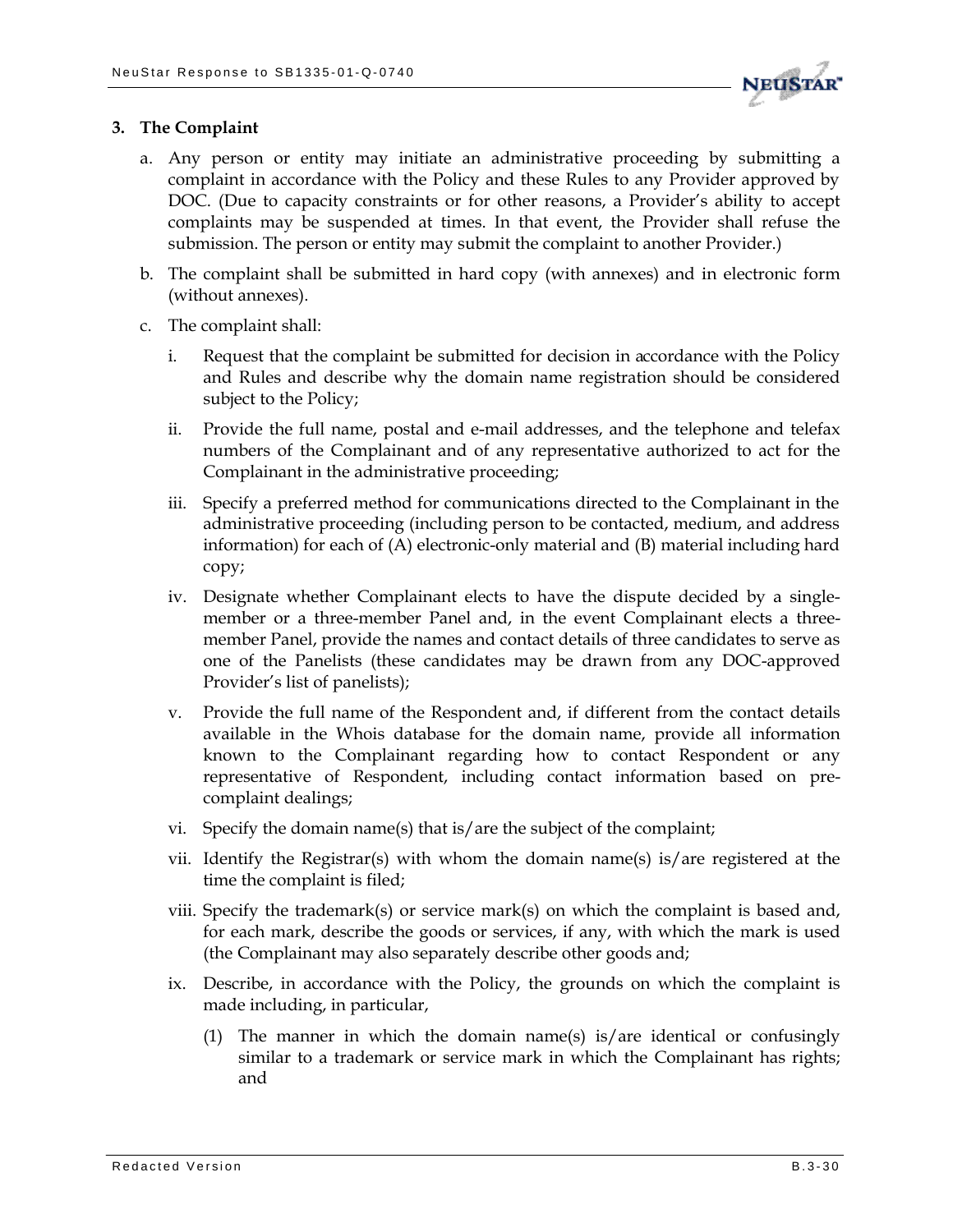

- (2) Why the Respondent (domain name holder) should be considered as having no rights or legitimate interests in respect of the domain name(s) that is/are the subject of the complaint; and
- (3) Why the domain name(s) should be considered as having been registered in bad faith or is being used in bad faith

(The description should, for elements (2) and (3), discuss any aspects of Paragraphs 4(b) and 4(c) of the Policy that are applicable. The description shall comply with any word or page limit set forth in the Provider's Supplemental Rules.);

- x. Specify, in accordance with the Policy, the remedies sought;
- xi. Identify any other legal proceedings that have been commenced or terminated in connection with or relating to any of the domain name(s) that are the subject of the complaint;
- xii. State that a copy of the complaint, together with the cover sheet as prescribed by the Provider's Supplemental Rules, has been sent or transmitted to the Respondent (domain name holder), in accordance with Paragraph 2(b);
- xiii. State that Complainant will submit, with respect to any challenges to a decision in the administrative proceeding canceling or transferring the domain name, to the jurisdiction of the courts in at least one specified Mutual Jurisdiction;
- xiv. Conclude with the following statement followed by the signature of the Complainant or its authorized representative:

"Complainant agrees that its claims and remedies concerning the registration of the domain name, the dispute, or the dispute's resolution shall be solely against the domain name holder and waives all such claims and remedies against (a) the dispute-resolution provider and panelists, except in the case of deliberate wrongdoing, (b) the registrar, (c) the registry administrator, and (d) the Department of Commerce, as well as their directors, officers, employees, and agents."

"Complainant certifies that the information contained in this Complaint is to the best of Complainant's knowledge complete and accurate, that this Complaint is not being presented for any improper purpose, such as to harass, and that the assertions in this Complaint are warranted under these Rules and under applicable law, as it now exists or as it may be extended by a good-faith and reasonable argument."; and

- xv. Annex any documentary or other evidence, including a copy of the Policy applicable to the domain name(s) in dispute and any trademark or service mark registration upon which the complaint relies, together with a schedule indexing such evidence.
- c. The complaint may relate to more than one domain name, provided that the domain names are registered by the same domain name holder.

#### **4. Notification of Complaint**

a. The Provider shall review the complaint for formal compliance with the Policy and the Rule. If the complaint is found to be in compliance, the Provider shall notify it to the Respondent, in the manner prescribed by Paragraph 2(a). For the purposes of notifying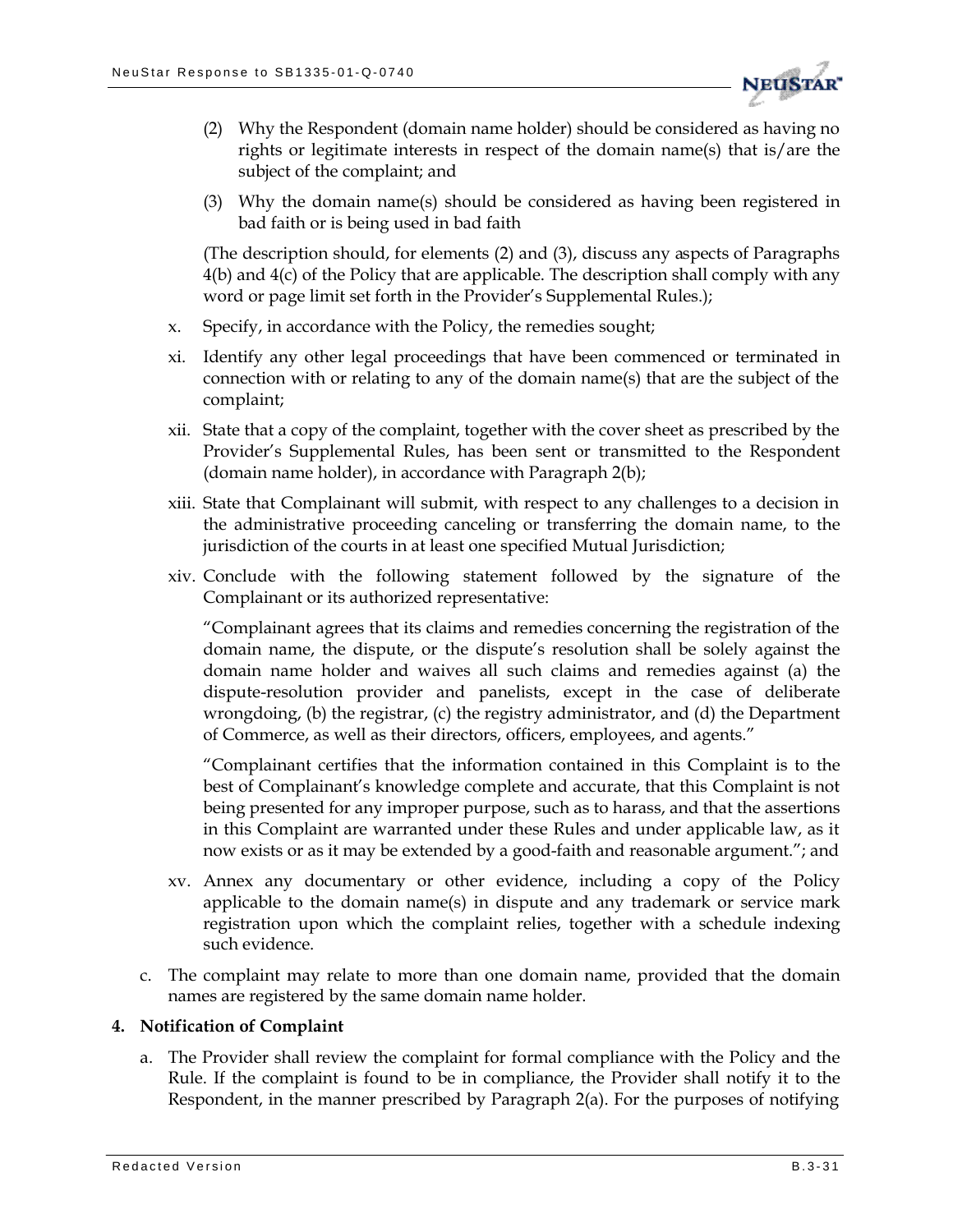

the complainant, the Provider shall not be required to use any contact details other than those available in the Whois database for the domain name(s) in dispute.

- b. If the Provider finds the complaint to be formally deficient, it shall promptly notify the Complainant of the nature of the deficiencies identified. The Complainant shall have five (5) calendar days within which to correct any such deficiencies, after which the administrative proceeding will be deemed withdrawn without prejudice to submission of a different complaint by Complainant.
- c. The date of commencement of the administrative proceeding shall be the date on which the Provider completes its responsibilities under Paragraph 2(a) in connection with forwarding the Complaint to the Respondent.
- d. The Provider shall immediately notify the Complainant, the Respondent, the concerned Registrar(s), and DOC of the date of commencement of the administrative proceeding.

#### **5. The Response**

- a. Within twenty (20) calendar days of the date of commencement of the administrative proceeding the Respondent shall submit a response to the Provider.
- b. The response shall be submitted in hard copy (with annexes) and in electronic form (without annexes).
- c. The response shall:
	- i. Specifically respond to the statements and allegations contained in the complaint and include any and all bases for the Respondent to retain registration and use of the disputed domain name;
	- ii. Provide the name, postal and e-mail addresses, and the telephone and telefax numbers of the Respondent and of any representative authorized to act for the Respondent in the administrative proceeding;
	- iii. Specify a preferred method for communications directed to the Respondent in the administrative proceeding (including person to be contacted, medium, and address information) for each of (A) electronic-only material and (B) material including hard copy;
	- iv. If Complainant has elected a single-member panel in the Complaint (see Paragraph 3(b)(iv)), state whether Respondent elects instead to have the dispute decided by a three-member panel;
	- v. If either Complainant or Respondent elects a three-member Panel, provide the names and contact details of three candidates to serve as one of the Panelists (these candidates may be drawn from any DOC-approved Provider's list of panelists);
	- vi. Identify any other legal proceedings that have been commenced or terminated in connection with or relating to any of the domain name(s) that are the subject of the complaint;
	- vii. Conclude with the following statement followed by the signature of the Respondent or its authorized representative:

"Respondent certifies that the information contained in this Response is to the best of Respondent's knowledge complete and accurate, that this Response is not being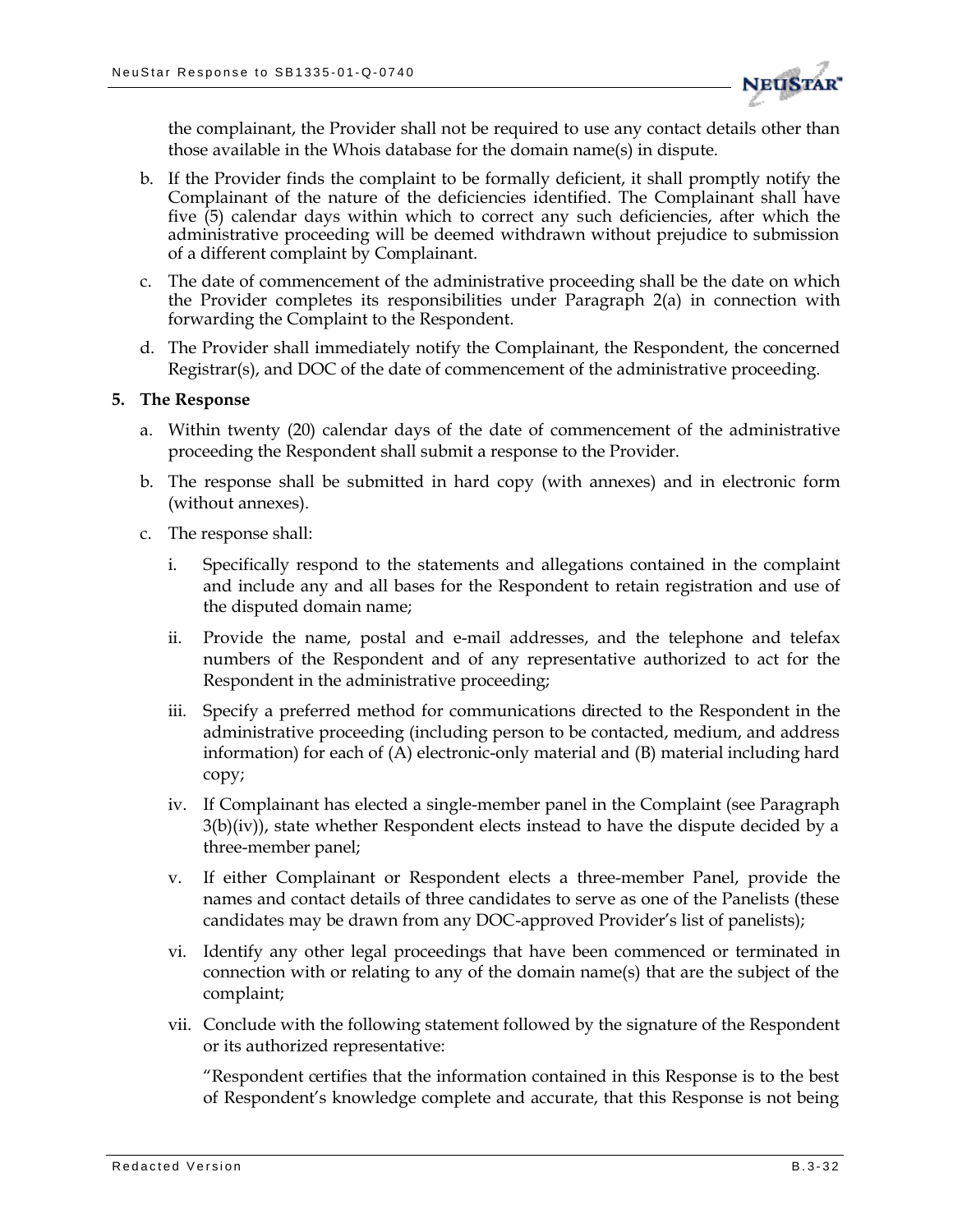

presented for any improper purpose, such as to harass, and that the assertions in this Response are warranted under these Rules and under applicable law, as it now exists or as it may be extended by a good-faith and reasonable argument."; and

- viii. Annex any documentary or other evidence upon which the Respondent relies, together with a schedule indexing such documents.
- d. If Complainant has elected to have the dispute decided by a single-member Panel and Respondent elects a three-member Panel, Respondent shall be required to pay one-half of the applicable fee for a three-member Panel as set forth in the Provider's Supplemental Rules. This payment shall be made together with the submission of the response to the Provider. In the event that the required payment is not made, the dispute shall be decided by a single-member Panel.
- e. At the request of the Respondent, the Provider may, in exceptional cases, extend the period of time for the filing of the response. The period may also be extended by written stipulation between the Parties, provided the stipulation is approved by the Provider.
- f. If a Respondent does not submit a response, in the absence of exceptional circumstances, the Panel shall decide the dispute based upon the complaint.

#### **6. Appointment of the Panel and Timing of Decision**

- a. Each Provider shall maintain and publish a publicly available list of panelists and their qualifications.
- b. If neither the Complainant nor the Respondent has elected a three-member Panel (Paragraphs  $3(b)(iv)$  and  $5(b)(iv)$ ), the Provider shall appoint, within five (5) calendar days following receipt of the response by the Provider, or the lapse of the time period for the submission thereof, a single Panelist from its list of panelists. The fees for a singlemember Panel shall be paid entirely by the Complainant.
- c. If either the Complainant or the Respondent elects to have the dispute decided by a three-member Panel, the Provider shall appoint three Panelists in accordance with the procedures identified in Paragraph 6(e). The fees for a three-member Panel shall be paid in their entirety by the Complainant, except where the election for a three-member Panel was made by the Respondent, in which case the applicable fees shall be shared equally between the Parties.
- d. Unless it has already elected a three-member Panel, the Complainant shall submit to the Provider, within five (5) calendar days of communication of a response in which the Respondent elects a three-member Panel, the names and contact details of three candidates to serve as one of the Panelists. These candidates may be drawn from any DOC-approved Provider's list of panelists.
- e. In the event that either the Complainant or the Respondent elects a three-member Panel, the Provider shall endeavor to appoint one Panelist from the list of candidates provided by each of the Complainant and the Respondent. In the event the Provider is unable within five (5) calendar days to secure the appointment of a Panelist on its customary terms from either Party's list of candidates, the Provider shall make that appointment from its list of panelists. The third Panelist shall be appointed by the Provider from a list of five candidates submitted by the Provider to the Parties, the Provider's selection from among the five being made in a manner that reasonably balances the preferences of both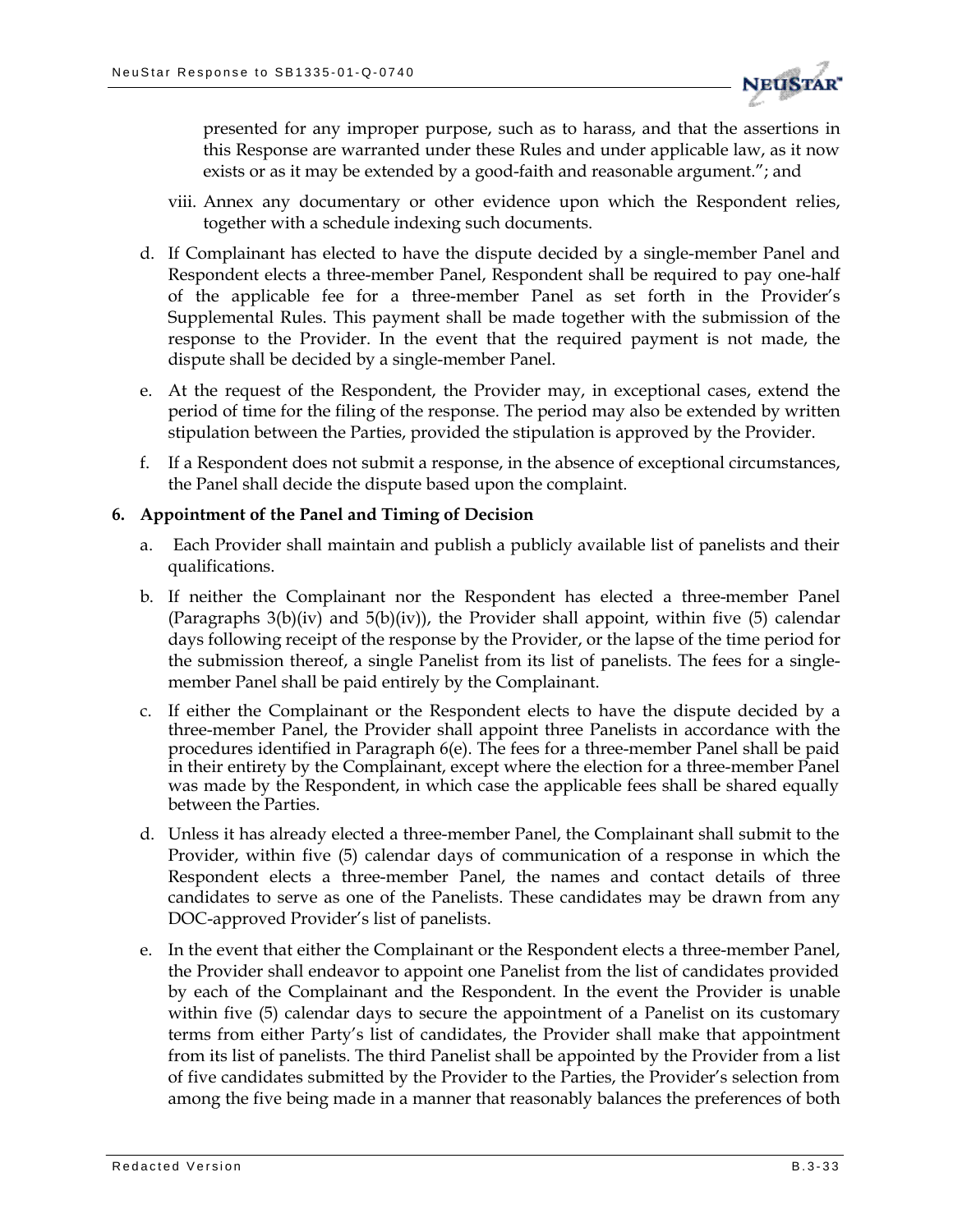

Parties, as they may specify to the Provider within five (5) calendar days of the Provider's submission of the five-candidate list to the Parties.

- f. Once the entire Panel is appointed, the Provider shall notify the Parties of the Panelists appointed and the date by which, absent exceptional circumstances, the Panel shall forward its decision on the complaint to the Provider.
- **7. Impartiality and Independence—**A Panelist shall be impartial and independent and shall have, before accepting appointment, disclosed to the Provider any circumstances giving rise to justifiable doubt as to the Panelist's impartiality or independence. If, at any stage during the administrative proceeding, new circumstances arise that could give rise to justifiable doubt as to the impartiality or independence of the Panelist, that Panelist shall promptly disclose such circumstances to the Provider. In such event, the Provider shall have the discretion to appoint a substitute Panelist.
- **8. Communication Between Parties and the Panel—**No Party or anyone acting on its behalf may have any unilateral communication with the Panel.
- **9. Transmission of the File to the Panel—**The Provider shall forward the case file as soon as the last Panelist is appointed in the case of a three-member Panel.

#### **10. General Powers of the Panel**

- a. The Panel shall conduct the administrative proceeding in such manner as it considers appropriate in accordance with the Policy and these Rules.
- b. In all cases, the Panel shall ensure that the Parties are treated with equality and that each Party is given a fair opportunity to present its case.
- c. The Panel shall ensure that the administrative proceeding takes place with due expedition. It may, at the request of a Party or on its own motion, extend, in exceptional cases, a period of time fixed by these Rules or by the Panel.
- d. The Panel shall determine the admissibility, relevance, materiality and weight of the evidence.
- e. A Panel shall decide a request by a Party to consolidate multiple domain name disputes in accordance with the Policy and these Rules.

#### **11. Language of Proceedings**

- a. Unless otherwise agreed by the Parties, or specified otherwise in the Registration Agreement, the language of the administrative proceeding shall be the language of the Registration Agreement, subject to the authority of the Panel to determine otherwise, having regard to the circumstances of the administrative proceeding.
- b. The Panel may order that any documents submitted in languages other than the language of the administrative proceeding be accompanied by a translation in whole or in part into the language of the administrative proceeding.
- **12. Further Statements—**In addition to the complaint and the response, the Panel may request, in its sole discretion, further statements or documents from either of the Parties.
- **13. In-Person Hearings—**There shall be no in-person hearings (including hearings by teleconference, videoconference, and web conference), unless the Panel determines, in its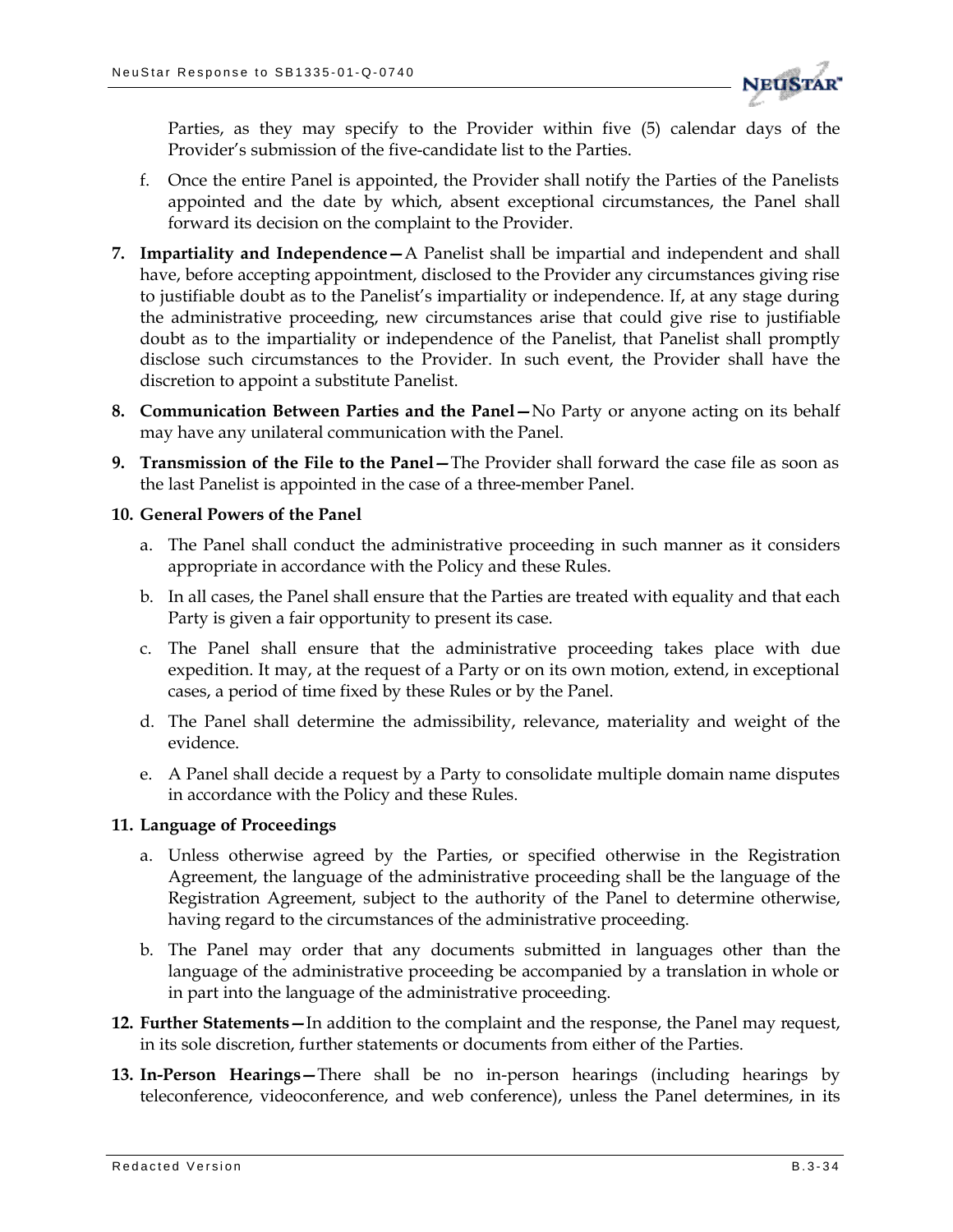

sole discretion and as an exceptional matter, that such a hearing is necessary for deciding the complaint.

#### **14. Default**

- a. In the event that a Party, in the absence of exceptional circumstances, does not comply with any of the time periods established by these Rules or the Panel, the Panel shall proceed to a decision on the complaint.
- b. If a Party, in the absence of exceptional circumstances, does not comply with any provision of, or requirement under, these Rules or any request from the Panel, the Panel shall draw such inferences therefrom as it considers appropriate.

#### **15. Panel Decisions**

- a. A Panel shall decide a complaint on the basis of the statements and documents submitted and in accordance with the Policy, these Rules and any rules and principles of law that it deems applicable.
- b. In the absence of exceptional circumstances, the Panel shall forward its decision on the complaint to the Provider within fourteen (14) days of its appointment pursuant to Paragraph 6.
- c. In the case of a three-member Panel, the Panel's decision shall be made by a majority.
- d. The Panel's decision shall be in writing, provide the reasons on which it is based, indicate the date on which it was rendered and identify the name(s) of the Panelist(s).
- e. Panel decisions and dissenting opinions shall normally comply with the guidelines as to length set forth in the Provider's Supplemental Rules. Any dissenting opinion shall accompany the majority decision. If the Panel concludes that the dispute is not within the scope of Paragraph 4(a) of the Policy, it shall so state. If after considering the submissions the Panel finds that the complaint was brought in bad faith, for example in an attempt at Reverse Domain Name Hijacking or was brought primarily to harass the domain name holder, the Panel shall declare in its decision that the complaint was brought in bad faith and constitutes an abuse of the administrative proceeding.

#### **16. Communication of Decision to Parties**

- a. Within three (3) calendar days after receiving the decision from the Panel, the Provider shall communicate the full text of the decision to each Party, the concerned Registrar(s), and DOC. The concerned Registrar(s) shall immediately communicate to each Party, the Provider, and DOC the date for the implementation of the decision in accordance with the Policy.
- b. Except if the Panel determines otherwise (see Paragraph 4(j) of the Policy), the Provider shall publish the full decision and the date of its implementation on a publicly accessible web site. In any event, the portion of any decision determining a complaint to have been brought in bad faith (see Paragraph 15(e) of these Rules) shall be published.